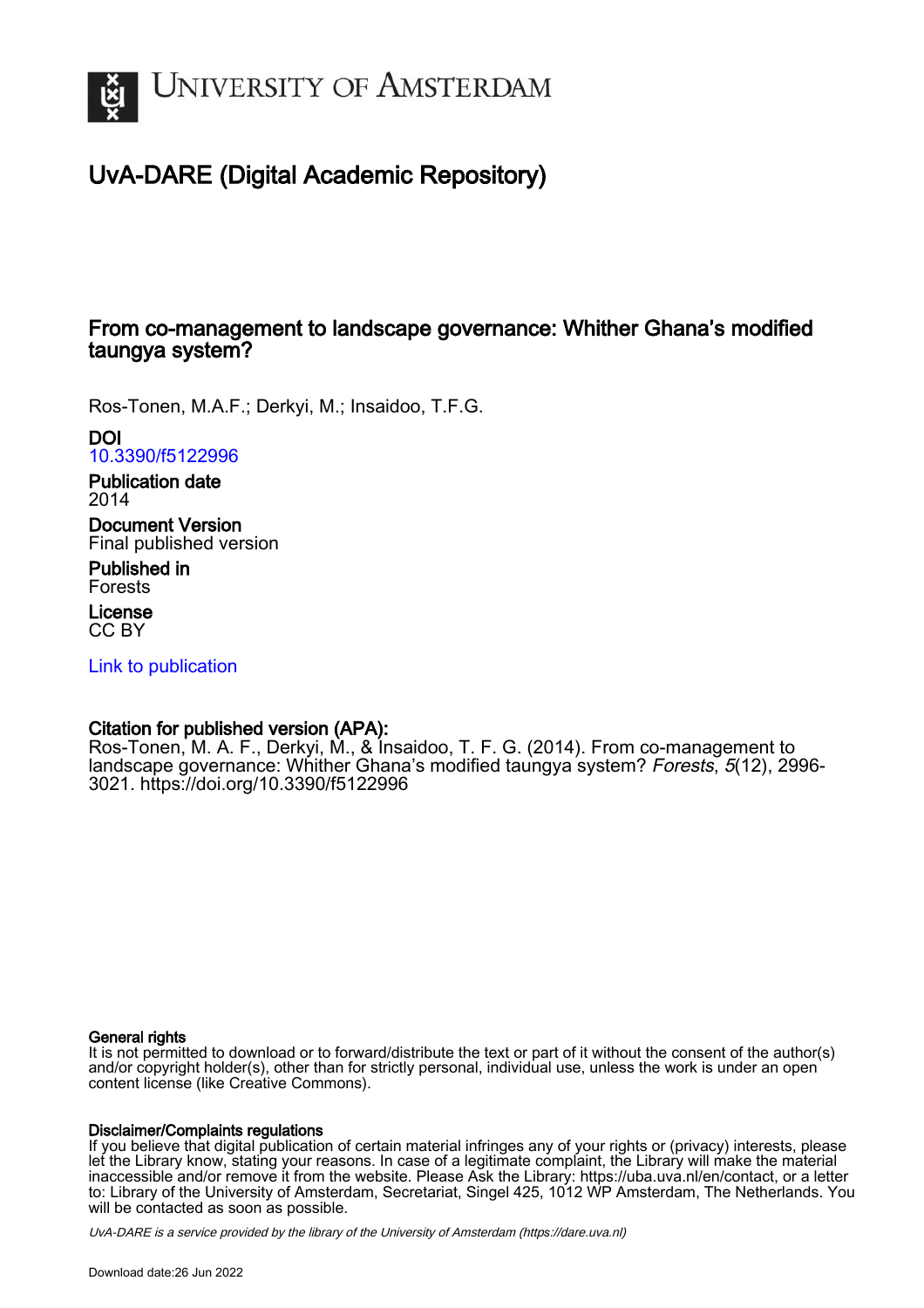

*Article*

# **From Co-Management to Landscape Governance: Whither Ghana's Modified Taungya System?**

# **Mirjam A. F. Ros-Tonen 1, \*, Mercy Derkyi <sup>2</sup> and Thomas F. G. Insaidoo <sup>3</sup>**

- <sup>1</sup> Department of Geography, Planning and International Development Studies, University of Amsterdam, P.O. Box 15629, 1001 NC Amsterdam, The Netherlands
- <sup>2</sup> Department of Forest Science, School of Natural Resources, The University of Energy and Natural Resources (UENR), P.O. Box 214, Sunyani, Brong Ahafo Region, Ghana; E-Mail: mercy.derkyi@uenr.edu.gh or afuaderkyi@yahoo.com
- <sup>3</sup> Faculty of Renewable Natural Resources (FRNR), Kwame Nkrumah University of Science and Technology (KNUST), Kumasi, Ashanti Region, Ghana; E-Mail: tfginsaidoo@gmail.com
- **\*** Author to whom correspondence should be addressed; E-Mail: m.a.f.ros-tonen@uva.nl; Tel.: +31-20-525-4179; Fax: +31-20-525-4051.

External Editors: Pablo Pacheco and George Schoneveld

*Received: 28 October 2014; in revised form: 14 November 2014 / Accepted: 27 November 2014 / Published: 4 December 2014* 

**Abstract:** Natural resource management literature has documented three paradigm shifts over the past decade: from co-management to adaptive co-management and adaptive governance respectively and, more recently, towards landscape governance. The latter is conceived as a governance approach towards negotiated land use at the landscape level to deal with global challenges such as food insecurity, climate change and biodiversity loss. There is not a lot of clarity about how co-management systems could actually evolve into landscape governance. This paper aims to address the gap by exploring how a stalled co-management system for the reforestation of degraded forest areas—the modified taungya system (MTS) in Ghana—could be revitalised and redesigned as a landscape approach. Drawing on case studies and expert consultation, the performance of the national MTS and the MTS under the Community Forestry Management Project is reviewed with regard to five principles (integrated approach, multi-stakeholder negotiation, polycentric governance, continual learning and adaptive capacity) and three enabling conditions (social capital, bridging organisations and long-term funding) distilled from the literature. The authors conclude that some of these principles and conditions were met under the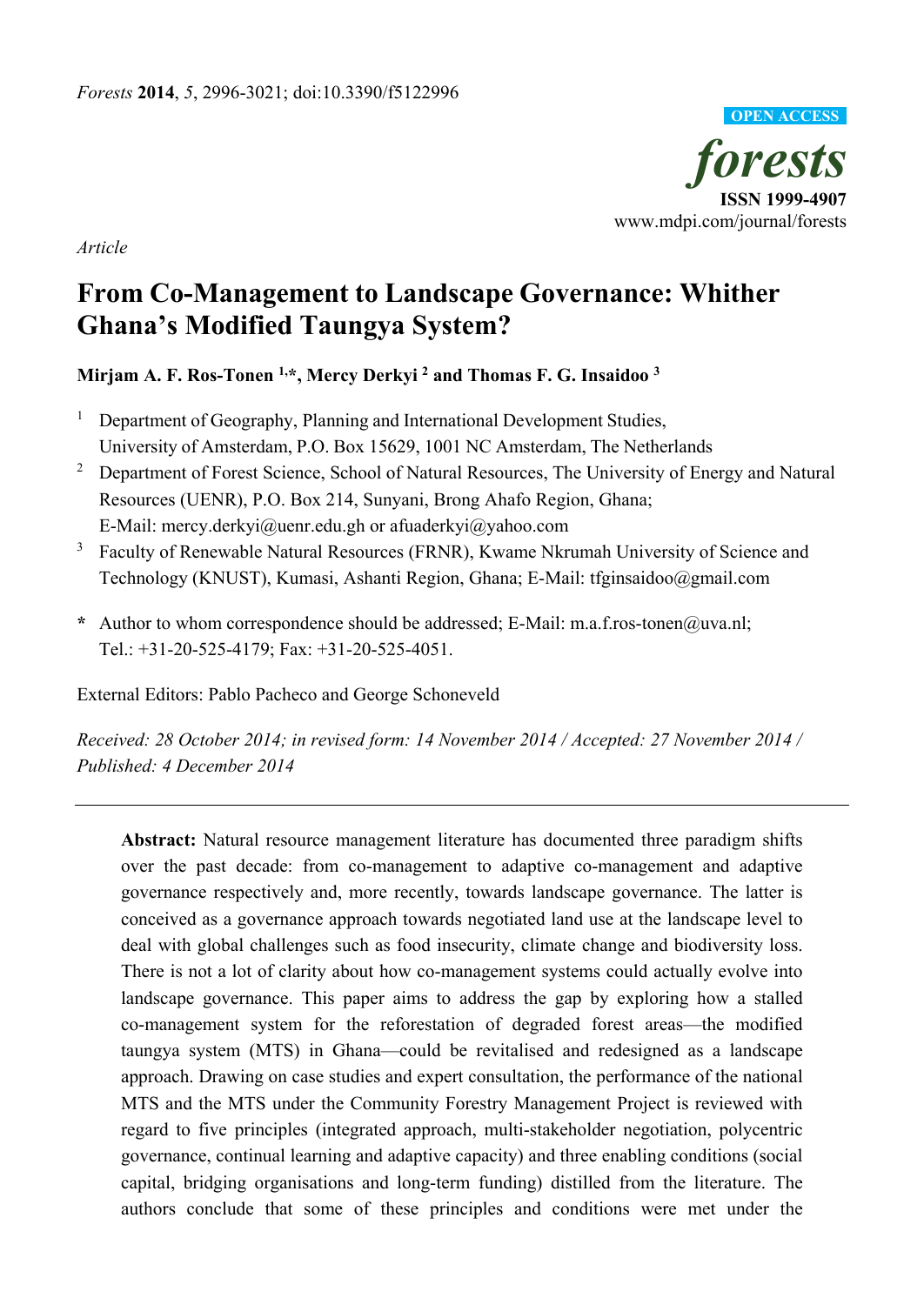Community Forestry Management Project, but that continual learning, transcending jurisdictional boundaries, developing adaptive capacity, and long-term funding and benefits still pose challenges.

**Keywords:** adaptive co-management; adaptive governance; landscape governance; landscape approach; social capital; bridging organisations; reforestation; modified taungya system; Ghana

#### **1. Introduction**

Literature on co-management—defined as the sharing between the state and user groups of responsibilities and decision-making power over certain resources in a particular area [1]—has exhibited two paradigm shifts over the past decade. The first was from co-management to adaptive co-management to deal with dynamics and complexities of socio-ecological systems [2–5]. The second shift was from adaptive co-management to adaptive (multi-level) governance [4,6–8] to deal with a greater variety of public and private actors and environmental problems that transcend the local scale such as climate change. In the literature, the evolution from co-management to adaptive governance presents itself more as a continuum with blurring boundaries between co-management, adaptive co-management and adaptive governance. Several authors [4,9–12] wrote about co-management as an adaptive social learning and negotiation process, while Armitage *et al.* [13] referred to adaptive co-management as multi-level governance. Parallel and specifically related (but not limited) to forest resources, a third paradigm shift can be observed towards landscape governance [14–16]. The latter is a multi-sector, multi-actor and multi-level governance approach [16] towards negotiated land use at the landscape level that inherently integrates the principles of adaptive and multi-level governance to deal with global challenges such as food insecurity, climate change and biodiversity loss [15,17]. Although integrated landscape approaches have a longer history, e.g., as integrated watershed management programmes since the mid-20th century, landscape governance is still largely experimental [16]. Although in the current debates "landscape approach" is often used in the sense of a governance approach, we try to avoid confusion in this paper by using "landscape approach" as a general denominator for tools and concepts underlying multi-stakeholder approaches and analyses at the landscape level [15,18], and "landscape governance" to refer to the actual multi-sector and multi-actor interactions at landscape level aimed at "solving societal problems and creating societal opportunities" [19] (p.17).

Whereas a lot of literature sheds light on the practice and performance of adaptive co-management [20,21], the role of social learning and bridging organisations in adaptive management [1,22], and the principles for multilevel adaptive governance [4,23,24] and landscape governance [15], there is little clarity about how co-management systems could actually evolve into a landscape approach and landscape governance.

This paper seeks to address this gap by using the case of the modified taungya system (MTS) in Ghana to explain how a co-management system runs into a deadlock if it fails to evolve into adaptive governance and take landscape dynamics into account. At the same time, we aim to explore how the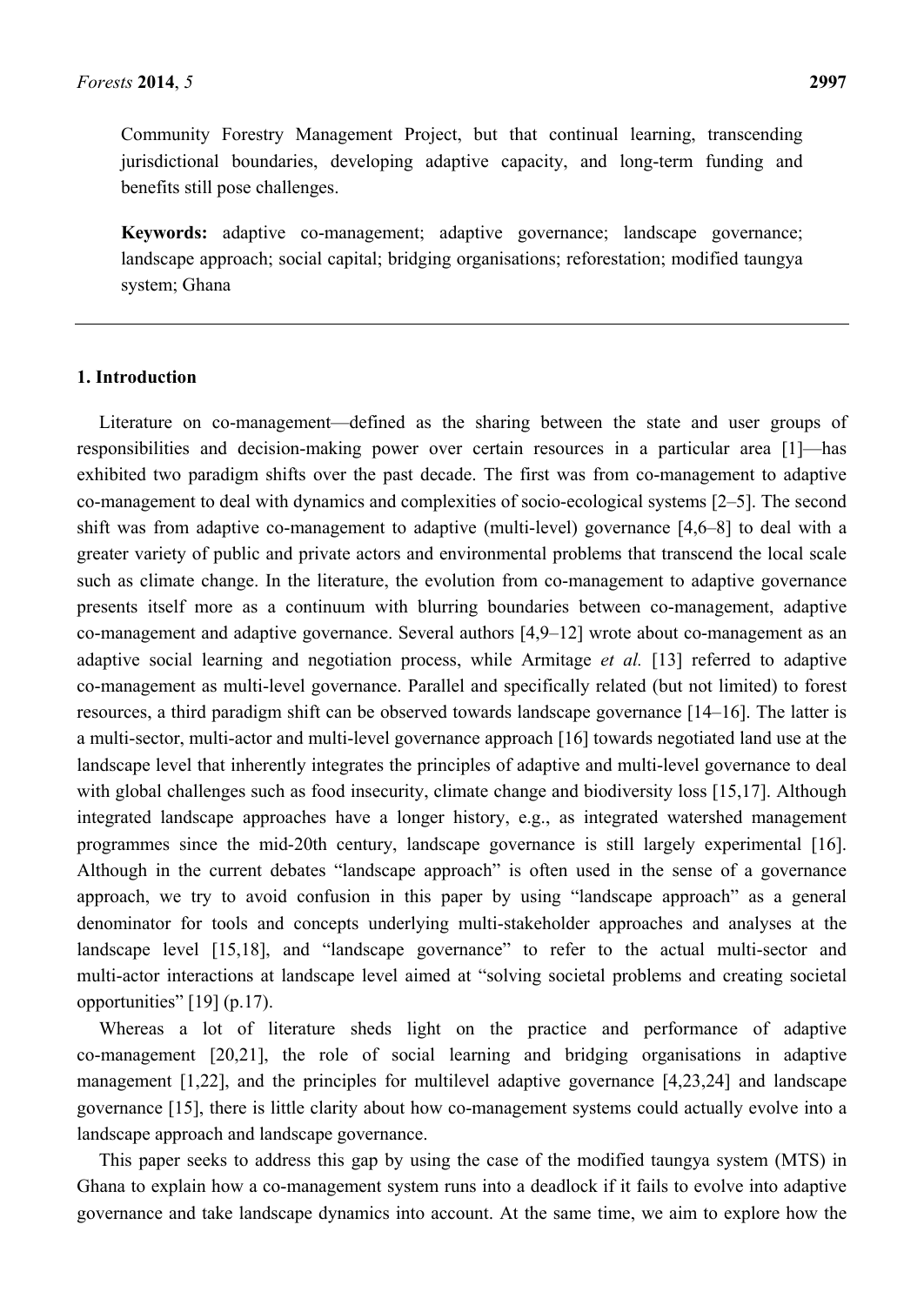MTS could be redesigned as a landscape approach that is governed by principles of adaptive, negotiated and multilevel governance.

The MTS has been designed and implemented since 2002 as a co-management system between the Ghana Forestry Commission and local communities for the reforestation of degraded forest reserves with timber trees, in which participating farmers could interplant food crops and receive 40% of timber benefits in return for their input in tree planting and maintenance [25–30]. It differed from the traditional taungya system implemented in Ghana between 1930 and 1984 in that farmers gained a right to share in the timber revenues as well as decision-making power in the management of the scheme.

In 2010, the establishment of new MTS plots was suspended to make place for an institutional partnership between the Forestry Commission, District Assemblies and Stools (constitutionally any person or body of persons with control over community land as a representative of a particular community) [31]. This arrangement excluded farmers and communities and reduced their role to workers to be hired for tree planting and maintenance, whereby the focus was on the youth [28]. A lack of financial means to pay for the labour soon put an end to this scheme and led to discussions in Ghana about reactivating the MTS [32]. This article aims to explore how this can be done in a way that leads to adaptive and multilevel landscape governance. Social and environmental dynamics inherent in social-ecological systems call for "climate smart" [33,34] multifunctional landscapes and for institutional arrangements that steer them in an integrated and adaptive manner. We argue that a revitalised and redesigned MTS based on hybrid actor arrangements can play a role in achieving integrated landscape governance and provide food, commodities (timber) and environmental services, such as carbon sequestration [35,36]. There are, however, no easy answers to the question of how the MTS should be redesigned to that end, as landscapes approaches are still more of a set of principles than established practice with clearly defined institutional arrangements [37–40]. Based on lessons learned from earlier research on the MTS and a literature review of trends in natural resource governance, this paper addresses the question: whither the MTS? Is it time for a next phase that follows the paradigm shifts in natural resource governance? And if so, what should it look like and how can this transformation into adaptive and multilevel landscape governance best be achieved? Based on the authors' cumulative insights gained from previous research on the scheme [27–30] we review the performance of the MTS in relation to five principles and three conditions for adaptive landscape governance drawn from landscape [15] and adaptive co-management literature [4,12,22–24]. In this way we hope to explain the reasons for the systems' deadlock and outline the way forward. It should thereby be noted that landscape governance is adaptive by definition as it aims to cope with non-linear change, shocks and unforeseen disturbances that are intrinsic in landscapes. This is captured in the principle of "continual learning and adaptive management" [15]. Although this means that "adaptive landscape governance" is in fact a tautology, we still use the term to emphasise our aim to integrate ideas about adaptive and landscape governance as a new way forward for the MTS.

The paper is structured as follows. The next section elaborates on the methodology for this study, clarifying the principles used in the analysis and the source of data. Next, the performance of the MTS is analysed using the principles and enabling conditions for adaptive landscape governance. In the discussion we relate the findings to the current deadlock of the MTS and discuss the way forward, connecting to recent debates on natural resource and landscape governance.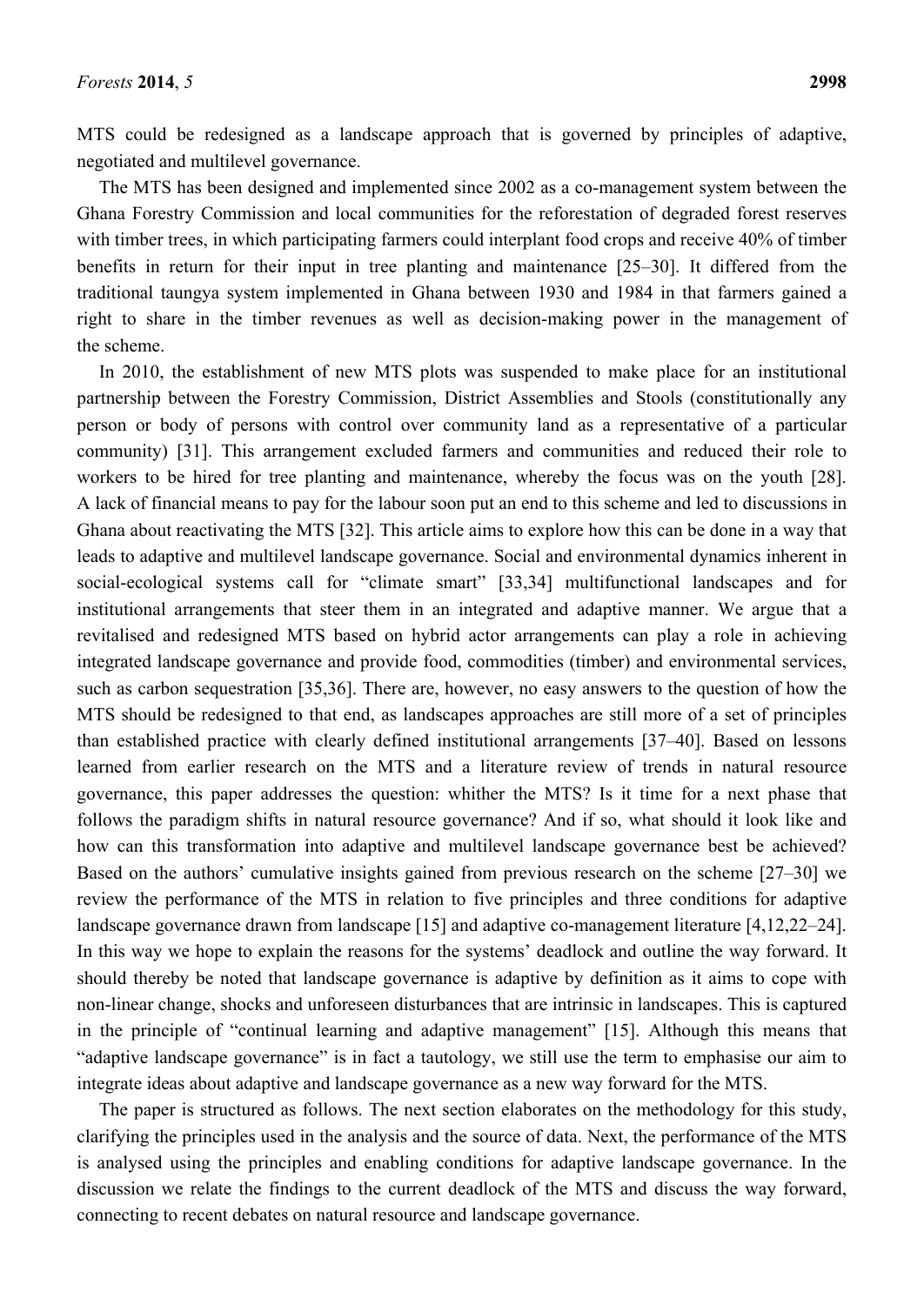#### **2. Methods**

#### *2.1. Principles of Adaptive Landscape Governance*

Principles and preconditions for adaptive co-management, adaptive governance and landscape approaches and governance have been reviewed (Table 1) and synthesised below as a basis for analysing the potential of the MTS to evolve into adaptive landscape governance. We grouped the principles in five categories (Table 2) and focus on three enabling factors (Table 3).

#### 2.1.1. Integrated Approach

Both adaptive and landscape governance emphasise the need for integrated approaches that see landscapes as social ecological systems (SES) in which humans and ecosystems are intrinsically linked [4]. These SES are to be governed in order to increase resilience, which is defined as "the capacity of a system to absorb disturbance and reorganise while undergoing change so as to still retain essentially the same function, structure, identity, and feedbacks" [41] (p. 1). Adaptive landscape governance recognises threats and vulnerabilities and encompasses actions that address them and allow for recovery after disturbances. This is done by steering towards maintaining landscape attributes that provide resilience to undesirable changes [15]. Resilient landscapes are multifunctional landscapes which provide food security, livelihood opportunities, biodiversity and other environmental services, including carbon sequestration and cultural services [42]. This implies the integration of conservation and productive uses within the same landscape [15], referred to in the literature as "sharing" [43,44].

#### 2.1.2. Multi-Stakeholder Negotiation

Adaptive landscape governance engages multiple stakeholders in decision-making. These actors—public and private and operating at different levels of scale—have different values and aspirations. Negotiation on goals, desired transformations and trade-offs is therefore key [15]. As such, adaptive governance is what Kooiman and Bavinck [19] labelled "interactive governance". "Negotiation" features prominently in these interactions, as reflected in the principles for a landscape approach [15] such as "Common entry point" (negotiated and shared goals) and "Negotiated and transparent change logic" (all stakeholders understand, accept and agree on the course of action, and are aware of the options, opportunities, risks and uncertainties) [15] (p. 8351). The landscape approach (and landscape governance for that matter) puts more emphasis on negotiated goals and change logic than adaptive governance does, but is as yet not very specific about the institutions through which these negotiations should be organised [40].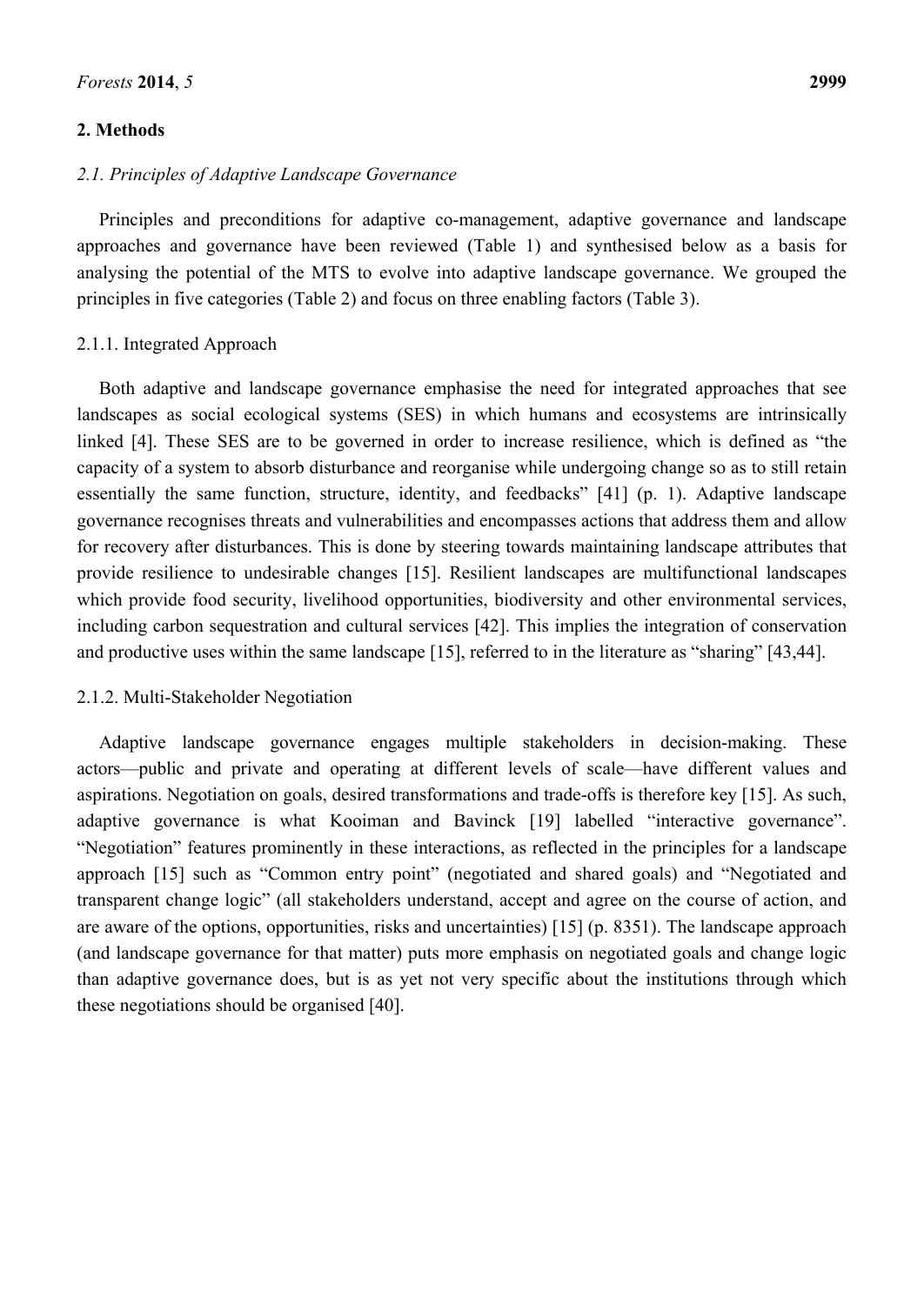| Characteristic                       | Co-Management                                                                                                                                                                       | <b>Adaptive Co-Management</b>                                                                                                                                                                                               | <b>Adaptive Governance</b>                                                                                                                                                                                                                                                                                                                                                                                         | <b>Landscape Governance [15]</b>                                                                                                                                                                                                                                                                                                                                                                                                               |
|--------------------------------------|-------------------------------------------------------------------------------------------------------------------------------------------------------------------------------------|-----------------------------------------------------------------------------------------------------------------------------------------------------------------------------------------------------------------------------|--------------------------------------------------------------------------------------------------------------------------------------------------------------------------------------------------------------------------------------------------------------------------------------------------------------------------------------------------------------------------------------------------------------------|------------------------------------------------------------------------------------------------------------------------------------------------------------------------------------------------------------------------------------------------------------------------------------------------------------------------------------------------------------------------------------------------------------------------------------------------|
| <b>Scale</b>                         | Oriented towards community-level<br>resource users [12]                                                                                                                             | Tailored to specific places<br>(community level) [3]                                                                                                                                                                        | Involving multiple scales [4,6]                                                                                                                                                                                                                                                                                                                                                                                    | Landscape scale, involving multiple scales                                                                                                                                                                                                                                                                                                                                                                                                     |
| <b>Scope</b>                         | Oriented towards sustainable<br>management of common pool<br>resources (forests, fisheries) [12].<br>Focused on sustainable provision<br>of products and ecosystem<br>services [12] | Largely resource-oriented, but<br>situating resource use in social<br>ecological systems (SES) [4,5].<br>Oriented towards problem<br>solving [12]                                                                           | Integrated approach focusing on social<br>ecological systems (SES) [4].<br>Oriented towards building adaptive<br>capacity and resilience to cope with change,<br>disturbances and uncertainty $[4,6,7]$                                                                                                                                                                                                            | Integrated approach focusing on<br>multifunctional landscapes that provide<br>multiple values, products and services.<br>Oriented towards increasing resilience and<br>maintaining landscape attributes that<br>provide resilience to undesirable changes                                                                                                                                                                                      |
| Actor<br>constellations              | Power and responsibilities shared<br>between government agencies<br>and local resource users [12]                                                                                   | Power and responsibilities shared<br>between government agencies and<br>local resource users [12].<br>Supported by organisations from<br>multiple scales [1].<br>Flexible institutional<br>arrangements & networks $[4,10]$ | Collaboration between public and private<br>actors operating at multiple scales [4,7,10].<br>Polycentric governance arrangements based<br>on organisational and institutional<br>flexibility [45,46].<br>Social capital (trust, reciprocity, common<br>rules, norms and sanctions, and<br>connectedness in networks and groups) as a<br>basis for self-organisation $[1,10,23,24]$ .<br>Rules and enforcement [47] | Multiple stakeholders equitably engaged in<br>decision-making, requiring conflict<br>management, trust, dealing with power<br>differences, and transaction costs.<br>Negotiated and shared goals and transparent<br>change logic. Clarification of rights and<br>responsibilities, including rules of resource<br>access and land use, a fair justice system for<br>conflict resolution and recourse, and<br>negotiation of conflicting claims |
| Role of<br>learning                  | Simple exchange of information<br>[12]; tendency to distrust local<br>and tacit knowledge [1]                                                                                       | Based on self-organised<br>learning-by-doing $[3,9]$                                                                                                                                                                        | Ongoing learning to live with uncertainty<br>and change by combining multiple types of<br>knowledge [5]. Self-organisation to monitor<br>and respond to environmental feedbacks<br>based on social learning and trustworthy<br>information flows [23,48]                                                                                                                                                           | Continual learning and adaptive<br>management. Strengthened stakeholder<br>capacity for effective participation.<br>Participatory and user-friendly monitoring<br>based on shared learning and information                                                                                                                                                                                                                                     |
| Role of<br>bridging<br>organisations | Minimal or no role                                                                                                                                                                  | Important role for bridging<br>organisations to mobilise<br>resources, knowledge and<br>other incentives; knowledge<br>brokering) [1]                                                                                       | Bridging organisations facilitate cross-scale<br>interactions [4,49]. Leadership to build<br>trust, mobilise support and knowledge, and<br>manage conflicts $[4,6]$                                                                                                                                                                                                                                                | Bridging organisations do not receive a lot<br>of attention in the literature but play an<br>important role in practice                                                                                                                                                                                                                                                                                                                        |

**Table 1.** Characteristics of adaptive co-management, co-governance and landscape governance.

Source: Compiled from [1,3–7,9,10,12,23,24,45–49].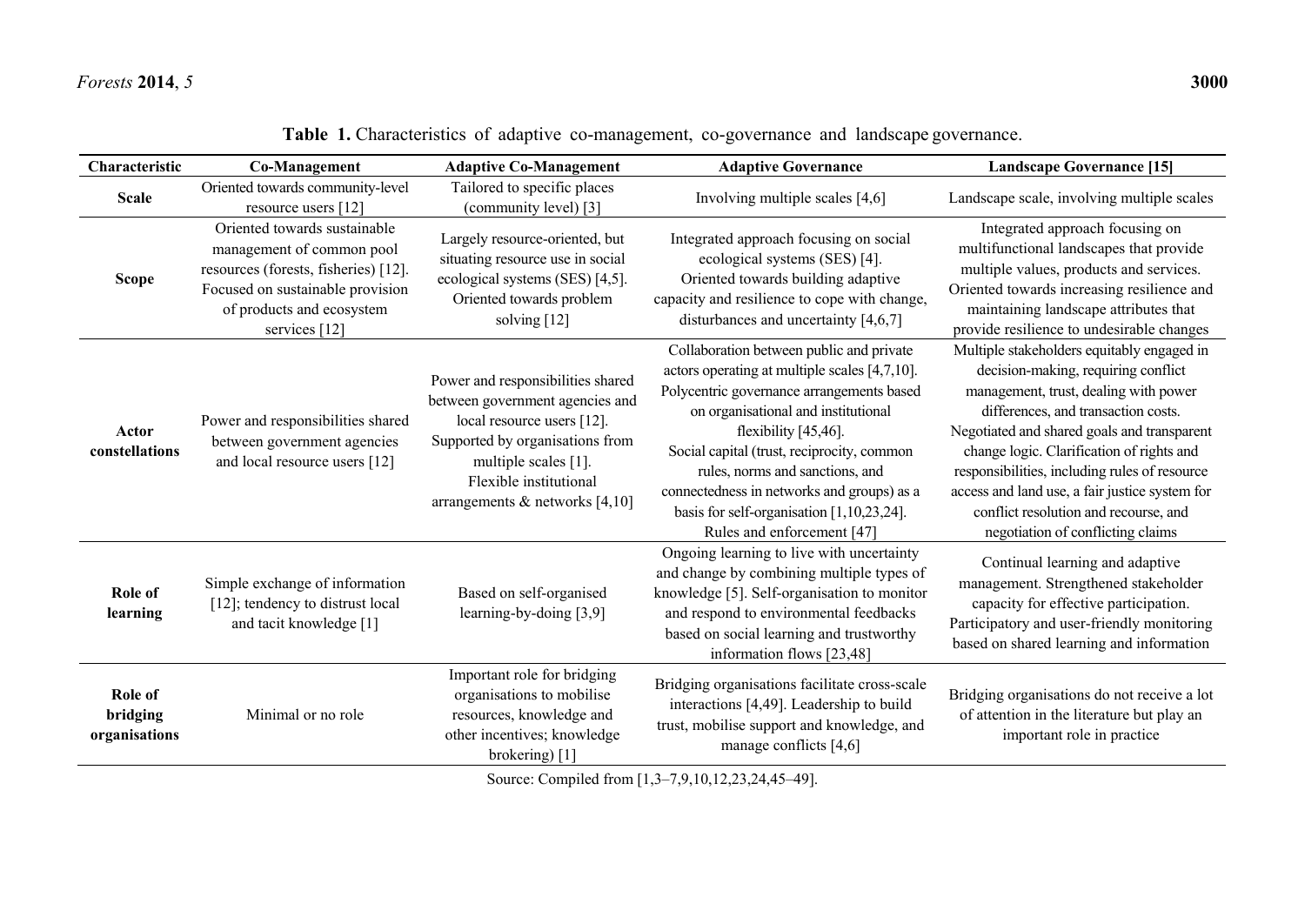# *Forests* **2014**, *5* **3001**

# **Table 2.** Principles for adaptive landscape governance.

| Principle                        | <b>Dimensions</b>                                                        | <b>Specification/Example</b>                                                                                                                                                     | <b>Equivalent Principles of</b><br><b>Landscape Governance [15]</b>       |
|----------------------------------|--------------------------------------------------------------------------|----------------------------------------------------------------------------------------------------------------------------------------------------------------------------------|---------------------------------------------------------------------------|
|                                  | Integration of social and ecological<br>aspects [4]                      | Landscapes as social-ecological systems-acknowledging social and<br>ecological dynamics [43]                                                                                     | Principle 9: Resilience                                                   |
| Integrated<br>approach           | Integration of conservation and<br>development aims [15]                 | Targeting food security, environmental services (e.g., carbon<br>sequestration, biodiversity), and commodity production (e.g.,<br>timber) [35,42,43]                             | Principle 4: Multifunctionality                                           |
|                                  | Negotiation of goals [15]                                                | Goals in terms of land-use (change), production targets [15]                                                                                                                     | Principle 2: Common concern entry point<br>(shared values and objectives) |
| Multi-stakeholder<br>negotiation | Shared vision and negotiated change<br>logic $[15]$                      | Consensus on objectives, challenges, options, opportunities, based on<br>awareness of risks and free, prior and informed consent (FPIC) [15]                                     | Principle 6: Negotiated and transparent<br>change logic                   |
|                                  | Negotiation of<br>trade-offs [15]                                        | Which trade-offs between conservation and development or different<br>productive land uses do stakeholders consider as acceptable? [15]                                          | Principles 2 and 6                                                        |
|                                  | Hybridity [45]                                                           | Mixed types of institutional arrangements, building on existing and new<br>ones e.g., traditional authorities, stools, CBAGs (community-based<br>advisory groups), forest forums | Principle 5: Multiple stakeholders.<br>Principle 3: Multiple scales       |
| Polycentric                      | Clear rights, responsibilities,<br>benefits [45]                         | Land-use rights, harvesting rights, responsibilities regarding tree planting<br>and maintenance, benefit-sharing arrangements                                                    | Principle 7: Clarification of rights and<br>responsibilities              |
| governance                       | Legal options for self-organisation [45]                                 | Taungya committees and associations                                                                                                                                              | Principle 5<br>Principle 10: Strengthened<br>stakeholder capacity         |
|                                  | Single loop-learning: improving<br>routines $[7,22]$                     | Adapt day-to-day management practices, (e.g., greater spacing<br>between seedlings) or creating bylaws to refine existing regulations                                            | Principle 1: Continual learning and<br>adaptive management                |
| Continual                        | Double loop-learning: reframing<br>assumptions [7,22]                    | Adapt assumptions about problems, goals and how best to achieve them,<br>e.g., allowing experimentation with cassava planting                                                    | Principle 8: Participatory and<br>user-friendly monitoring                |
| learning                         | Triple loop-learning: transforming<br>underlying norms and values [7,22] | Transformation of the structural context, e.g., a shift from reforestation to<br>a landscape approach                                                                            | Principles 6 and 10                                                       |
|                                  | Institutional memory [50]                                                | Learn from monitoring and evaluation                                                                                                                                             | Principle 8                                                               |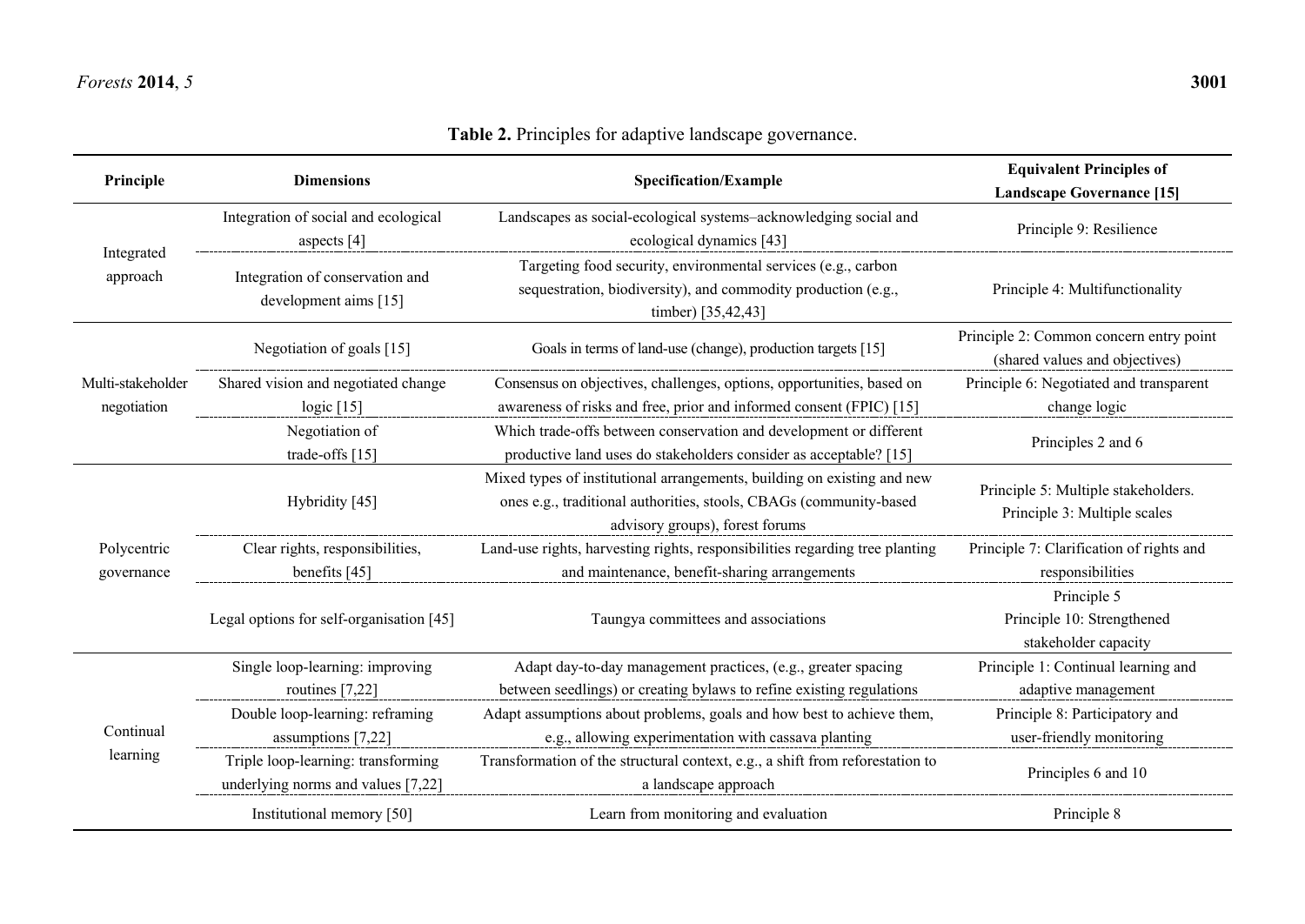**Table 2.** *Cont.*

| Principle | Dimensions                                                                        | <b>Specification/Example</b>                                                          | <b>Equivalent Principles of</b><br><b>Landscape Governance [15]</b> |
|-----------|-----------------------------------------------------------------------------------|---------------------------------------------------------------------------------------|---------------------------------------------------------------------|
|           | Being prepared for change [47]                                                    | Flexibility to adapt alternative solutions (e.g., regarding cassava planting)         | Principles 1, 2, 6, 8, 9                                            |
| Adaptive  | Willingness to engage in collective<br>decision making and share<br>power [51,52] | Taungya associations with autonomy to design and implement bylaws                     | Principles $1, 2, 4, 6, 8$                                          |
| capacity  | Accept a diversity of solutions, actors<br>and institutions $[50-52]$             | Accept different ways of solving a problem [50]                                       | Principles 2, 4, 5, $6$                                             |
|           | Room for autonomous change [50]                                                   | Enhancing actor capacity to self-organize and innovate; foster social<br>capital [50] | Principles 1 and 9                                                  |

Sources: Compiled from [4,7,15,22,43–45,47,50–55].

|  |  |  |  |  | Table 3. Conditions enabling adaptive landscape governance. |
|--|--|--|--|--|-------------------------------------------------------------|
|--|--|--|--|--|-------------------------------------------------------------|

| <b>Enabling Condition</b> | <b>Dimensions</b>                      | <b>Specification/Example</b>                                                                                             |
|---------------------------|----------------------------------------|--------------------------------------------------------------------------------------------------------------------------|
|                           | • Relations of trust                   | Relationship between the parties; room to discuss doubts                                                                 |
|                           |                                        | Bonding social capital: local links between people with similar objectives, e.g., taungya farmers                        |
|                           | • Reciprocity and exchange             | What do parties gain from the collaboration? Benefit-sharing agreement                                                   |
| Social capital [55–57]    | Common rules, norms and sanctions      | Jointly agreed formal $\&$ informal rules $\&$ sanctions                                                                 |
|                           | Connections in networks and groups     | Bridging social capital: horizontal linkages between groups that may have different views, e.g., between                 |
|                           |                                        | communities, or between different government agencies (FC and MLNR)                                                      |
|                           |                                        | Linking social capital: vertical linkages with external agencies, e.g., between taungya farmers and stools,<br>$\bullet$ |
|                           |                                        | government agencies, NGOs, international donors                                                                          |
|                           | • Long-term facilitation               | Long-term facilitation in mobilising actors, social capital, trust, financial means, political support, and              |
| Bridging organisations    |                                        | conflict management                                                                                                      |
| [1,3,4,20,23,58]          | Leadership (visionary, entrepreneurial | Vision, communication skills, and conflict-resolving capacity                                                            |
|                           | and collaborative)                     |                                                                                                                          |
| Long-term funding [23]    | Long-term financial commitment         | Donor funding                                                                                                            |
|                           |                                        | National arrangements e.g., proportion of royalties and/or export value                                                  |

Source: Compiled from [1,3,4,20,23,55–58].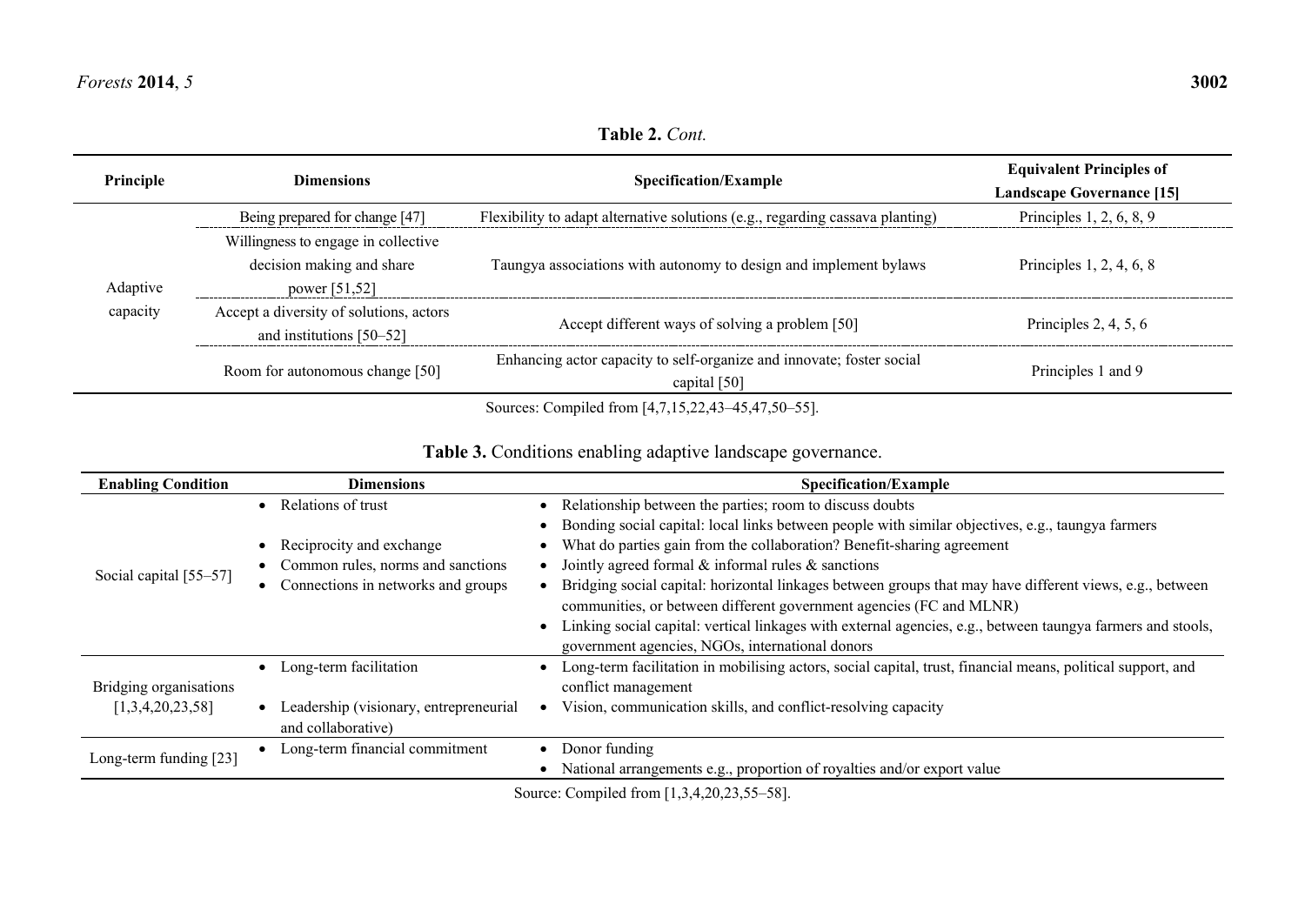#### 2.1.3. Polycentric Governance

Whereas co-management tends to focus on community-level resource users [12] and be "tailored to specific places" [3] (p.75), adaptive governance and landscape governance acknowledge cross-scale and multilevel linkages [5,12,49]. Cross-scale linkages are understood as being interactions between different scales (e.g., temporal, spatial, institutional, jurisdictional), whereas multilevel linkages are those between different organisational levels within a scale (e.g., from global to local on a geographical scale, or from constitutions to operational rules on an institutional scale) [49]. This is particularly clear in the case of reforestation [45] where implementation occurs at local levels, while policies, programmes and funds that make it possible mostly find their origin at the national and international level—with increasing involvement of sub-national levels due to decentralisation. Similarly, reforestation generates products and services relevant for users at the local level (fuelwood, interplanted food crops), national level (timber) and international level (carbon) [45]. Economic globalisation and global environmental change further increase the functional connectivity of natural resource use systems [59], resulting in horizontal and vertical collaboration between public and private actors [5,7,19]. Consequently, incentives, financial resources and accountability systems to safeguard the provision of goods and environmental services cannot be confined to one single level of governance [45]. Ostrom's design principles for the management of common pool resources are derived from local situations of self-governance and do not cover cross-scale and multilevel linkages and larger-scale governance sufficiently at, for instance, the landscape level [5,60]. "Polycentric governance" [61] has been proposed to cover different, but partly overlapping institutional units or centres of decision-making that operate at multiple scales and each have their own jurisdictions, rules of access and use, monitoring and sanction systems, and conflict resolution mechanisms [46,61]. This corresponds with arguments in favour of more diverse and nested governance structures (top-down, bottom-up, networks, side-by side arrangements). These include horizontal and vertical linkages and hybrid arrangements beyond the usual triptych of state, markets and civil society/community-based organisations) without dominance of any particular one [7,60,62]. Within each of the institutional units, clarity is required on rights, roles and responsibilities, as well as benefits. In addition, actors should be willing to comply with commonly agreed rules [47]. The institutional flexibility associated with polycentric governance differs from the notion of multilevel governance which assumes a hierarchical order between different governance units.

#### 2.1.4. Continual Learning

Landscapes are social-ecological systems subject to dynamic and unpredictable change [4,41]. Whereas conventional co-management is generally based on equilibrium (optimum state) thinking, adaptive approaches acknowledge that social-ecological systems may shift between alternative states [48]. Coping with these dynamics—which are exacerbated by climate change and economic globalisation [20,53]—requires a learning approach, adaptive management [15] and an overall willingness to learn from mistakes [51]. Although training and capacity building are conditional for successful adaptive management [5], learning goes beyond this. It is essentially a reflective process of diagnosing, designing, implementation and evaluation [10] that builds on different types of knowledge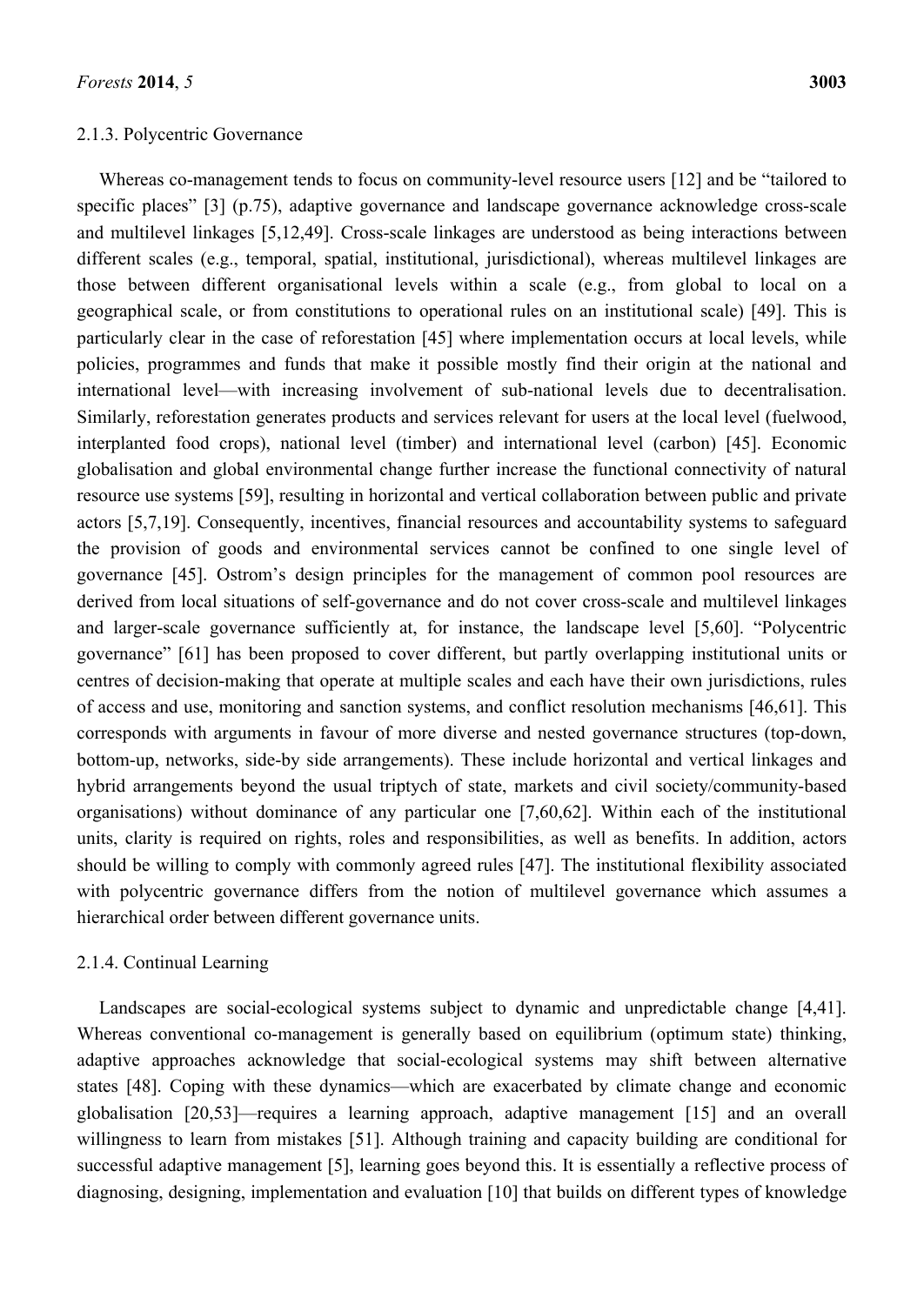(experiential and experimental; scientific and local) [54]. Several learning approaches have been documented in the literature. Armitage *et al.* [22] and Pahl-Wostl *et al.* [7] distinguish between single loop-learning (fixing errors by improving routines), double loop-learning (correcting errors by reframing assumptions), and triple loop-learning (transforming underlying norms, values and governance protocols resulting in new policies, regulatory frameworks and actor networks). Gupta *et al.* [50] add to this trust, discussing doubts, and institutional memory. Bridging organisations (see Section 2.2) play an important role in learning processes as brokers of knowledge from multiple sources [1].

#### 2.1.5. Adaptive Capacity as Preparedness for Change

Adaptive co-management and landscape governance require adaptive capacity. Definitions differ, but generally refer to the ability of "social actors to act collectively in the face of internal and external threats to the use and protection of common resources" and "to flexibly adapt to change and respond to disturbances" [51] (p. 704) and "the ability of a resource governance system to first alter processes and if required convert structural elements as response to experienced or expected changes in the societal or natural environment" [7] (p. 355). The concept has been operationalised in several ways. Armitage [51], based on Berkes *et al.* [52], identified a willingness to (i) learn from mistakes; (ii) engage in collaborative decision-making arrangements and share power; and (iii) accept institutional diversity—partly already covered by "polycentric governance" and "continual learning" above. Focusing on institutions, Gupta *et al.* [50] defined six criteria for adaptive capacity, namely (i) variety (of problem frames, solutions, actors); (ii) learning capacity (single and double loop-learning, but also trust and institutional memory); (iii) room for autonomous change (continuous access to information, capacity to act according to plan, and capacity to improvise); (iv) leadership (visionary, entrepreneurial and collaborative); (v) resources (authority, human, financial) and (vi) fair governance (legitimacy, equity, responsiveness, accountability). As a general principle for the purpose of this paper, we summarise adaptive capacity as the overall preparedness for change and sharing power [47,51].

#### *2.2. Enabling Conditions*

#### 2.2.1. Social Capital

If co-management is more about managing relationships than resources [63], this applies even more so to adaptive landscape governance, with its cross-scale and multi-level learning and negotiation processes. Several authors [1,10,23,24,56] therefore stress the importance of social capital as an essential precondition for self-organisation, collective action and adaptive (landscape) governance. Social capital is thereby understood as "relations of trust; reciprocity and exchanges; common rules, norms and sanctions; (and) connectedness (in) networks and groups" [57] (p. 211) [55] (p. 1913). As regards connectedness in networks and groups, all types of social capital are needed: bonding social capital that ensures group cohesion, trust building and self-organisation at one particular level; bridging social capital that enables horizontal links between groups that may have different views; and linking capital that enables networks and alliances across scales and levels [55].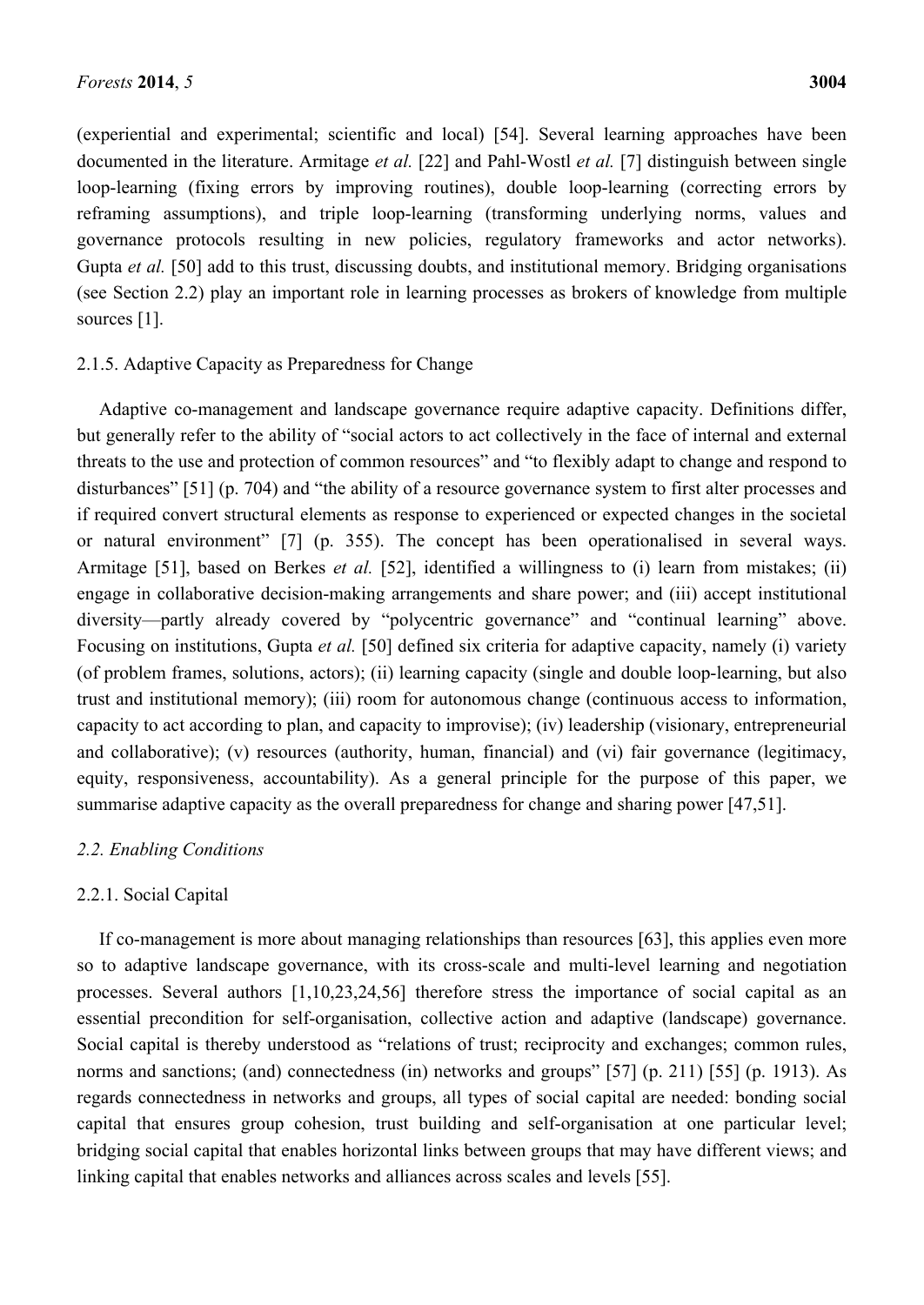#### 2.2.2. Bridging Organisations

Creating the conditions for self-organisation and cross-scale institutional linkages are amongst the biggest challenges of adaptive co-management (and hence also for adaptive landscape governance) [23]. Facilitation, access to reliable information, legal options for the formation of decision-making bodies, and conflict management mechanisms to deal with conflicting values and power imbalances are essential preconditions [23]. Bridging organizations—research organisations, NGOs or, as in the case described by Hahn *et al.* [58] an eco-museum—can play a pivotal role in this respect by mobilising actors, funds and political support, brokering information and knowledge from different sources, building trust and social capital, mediating conflicts, networking and communication across scales, and creating platforms for collective learning [1,4,20,58]. Bridging organisations facilitate linkages between communities, NGOs, government agencies, research organisations, and other partners in collaborative arrangements [1]. They are particularly important at the landscape level, where boundaries often do not coincide with administrative jurisdictions. Leadership (including communication skills and conflict management capacity) and vision are more important than the organisational structure of such bridging organisations [1,3,58], but formal recognition and support may reduce their vulnerability [58]. The same applies to long-term funding of such organisations [23].

#### 2.2.3. Long-Term Funding

Long-term funding has also been identified as a pre-condition for adaptive decision-making [23]. As noted above, bridging organisations may play a key role in mobilising and securing such funds [58].

#### *2.3. Data Sources*

Two case studies on the MTS were carried out between 2010 and 2012 in Ghana's high forest zone [27,29]. A study on the livelihood effects of the MTS was carried out in eight villages bordering three forest reserves where the MTS had been implemented (the Tano-Offin, Tain II and Yaya forest reserves). Two MTS modalities were covered: the national MTS scheme implemented by the Forest Services Division (FSD) of the Forestry Commission (FC) and the MTS carried out within the framework of the African Development Bank (AfDB)-sponsored Community Forestry Management Project (CFMP) implemented by the Ministry of Land and National Resources (MLNR), with involvement of the Ministry of Food and Agriculture (MOFA) and NGOs. Data was collected between August 2009 and November 2010 using a survey among 146 MTS farmers (65 men, 81 women); focus group discussions in one village per forest reserve involving 76 MTS farmers; and 20 key respondent interviews with staff of the National Forest Plantation Development Centre (NFPDC), range supervisors of the FSD, and MTS leaders. The survey sample represented 68% of all farmers in the study villages and 77% of the MTS farmers. Respondents were selected on the basis of information from range supervisors of the Forest Services Division of the FC and MTS leaders. The survey yielded information on personal characteristics (age, sex, marital status and household size), socio-economic background (schooling, place of origin, farmers' economic activities), tree and crop species planted, motivation and expectations regarding participation in the scheme, benefits received from the MTS and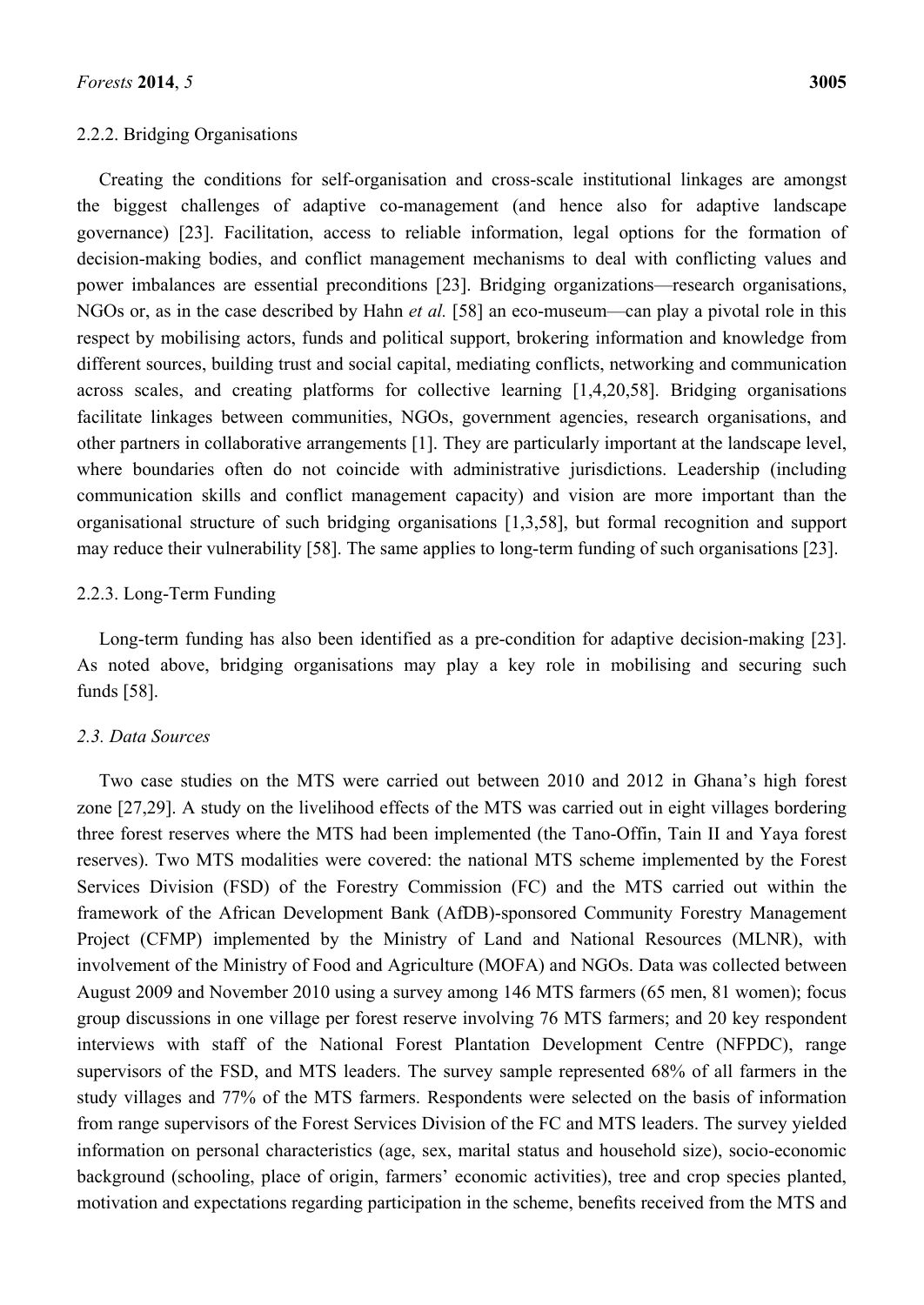perceptions of governance aspects, effects and challenges. The survey data was analysed using Statistical Package for Social Sciences (SPSS). Issues raised during the survey (particularly regarding governance aspects, benefits, livelihood strategies and perceptions of performance and challenges of the scheme) were discussed in more detail in the focus groups. Key respondent interviews were about governance arrangements, area planted, benefit-sharing arrangements, and perceptions of challenges among staff of the implementing organisations.

The second study focused on livelihood and resource conflicts under different governance arrangements and was carried out in the Tano-Offin reserve in the Ashanti region where protection, production and reforestation regimes can be found, and where off-reserve conditions could be studied in the villages bordering the reserve. This paper uses insights from the studies in the villages of Chirayaso (Atwima Mponua District) and Kunsu-Nyamebekyere No. 3 (Ahafo Ano South District) that were engaged in the MTS. In these villages, too, mixed methods were used, including community meetings, a survey and validation meetings. For the survey  $(n = 212; 98 \text{ women}, 114 \text{ men})$  a semi-structured questionnaire was used with questions that focused on the livelihood effects of the MTS and the conflicts associated with the scheme. Focus groups were organised with 36 and 45 community members respectively in the two villages to validate the survey findings and to facilitate follow-up discussions. Open interviews were held in January 2011 with four officials from the Resource Management Support Centre (RMSC) and the Forest Services Division of the Forestry Commission about the future of the scheme. Literature review and content analysis of policy and project documents complemented the data of both studies.

The case studies provided considerable insight into the performance of the scheme, but the data was collected for purposes that differ from the objective of this paper. To compensate for this limitation, additional literature was reviewed and experts consulted during the First National Forestry Congress of Ghana (September 16–17, 2014). Two experts kindly agreed to review an earlier version of this paper (October 2014) (see acknowledgements).

#### **3. Results: the MTS and Criteria for Adaptive Landscape Governance**

#### *3.1. Principle 1: Integrated Approach*

The MTS is potentially an integrated approach in the sense that it combines multiple aims: commodity production (timber), food security, and (implicitly) carbon sequestration. In its design, however, it is primarily meant to produce timber, as interplanting food crops is possible only until canopy closure (3 years on average). A total of 94,115 ha of degraded forest reserve land have been reforested under the national scheme (80,727 ha) and the CFMP (13,388 ha) between 2002 and 2012 [64]. This provides a future income source to an estimated 109,000 rural families [65] (cited in [25]).

The carbon potential of plantations and agroforestry has been acknowledged (e.g., [66–68]), but might be less promising than generally assumed. A study based on a small sample of reforestation schemes in degraded forest reserves of Ghana generated lower than average values [69]. Moreover, carbon benefits are gone after harvesting unless the timber is used in durable products. In the case of short-rotation plantations, this applies to only 20% of stored carbon on average [70]. Finally, the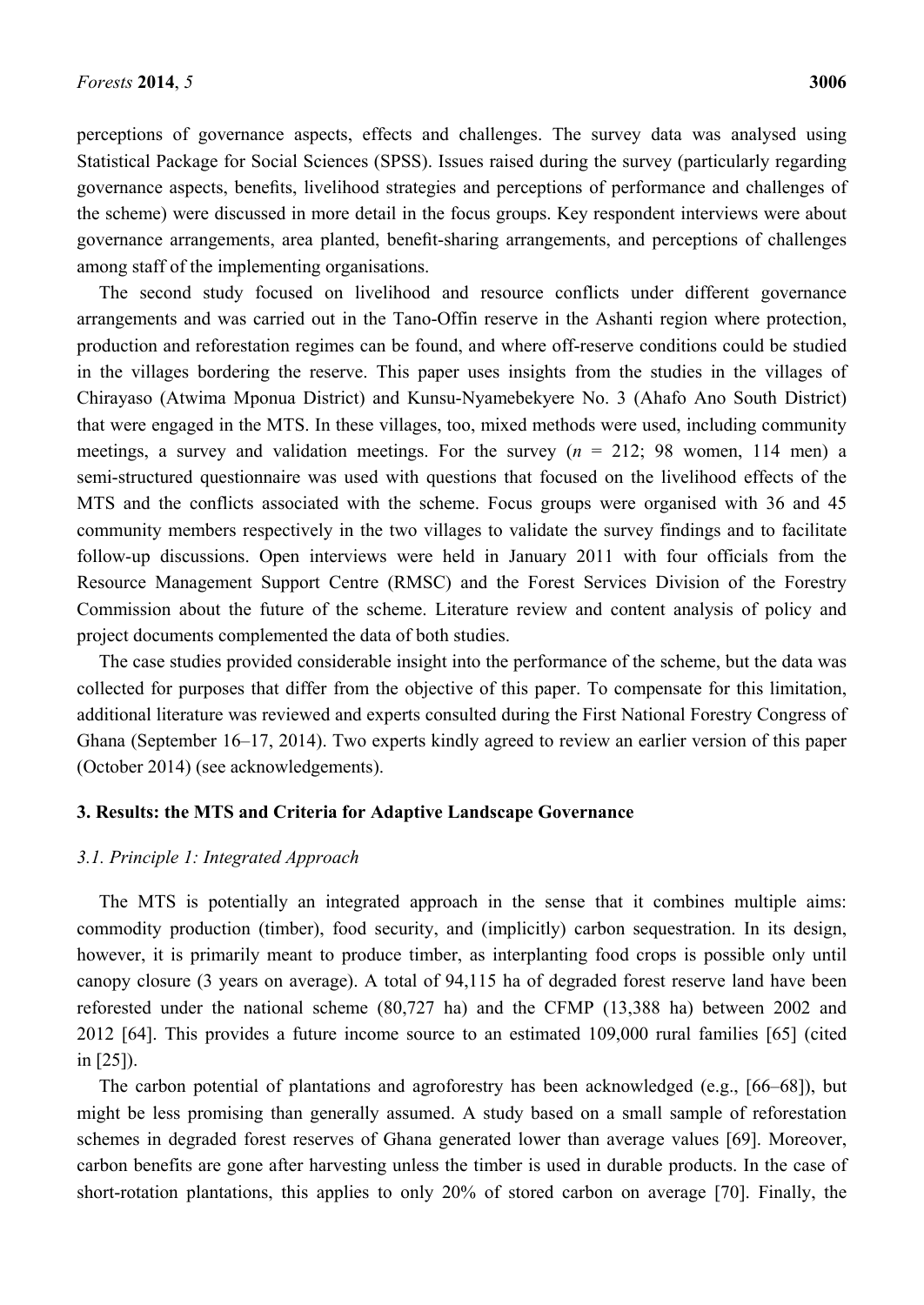benefits to farmers are not guaranteed due to volatile carbon markets and declining carbon prices [71]. The role of the MTS might therefore be more promising in terms of climate change adaptation, as trees improve water utilisation, microclimate, soil productivity, nutrient cycling, control of pests and diseases, farm productivity, income diversification and farm income, thus enhancing the resilience of farming systems [68].

Future timber and carbon benefits are jeopardised by disincentives to tree maintenance such as a lack of short-term benefits, limited trust due to unsigned benefit-sharing agreements (only 296 of the 2300 MTS farmer groups have signed benefit-sharing agreements [64], risks of wildfire, theft by chainsaw operators, seedling destruction by cattle (Fulani herdsmen), insecure tenure, unstable carbon markets, and uncertainty about how group benefits will be shared among individual farmers [27–30,64,68,71,72].

The greatest benefit of the MTS are its short-term livelihood effects, based on (i) income from food crops; (ii) income from seedling production; and (iii) indirect income resulting from re-investment of MTS revenues in petty trade and micro-enterprises. Among the respondents, this resulted in greater food security throughout the year, better quality housing, and improved school attendance by children [27–30]. However, these effects disappear after canopy closure when food crops can no longer be grown. To summarise, the MTS has the potential to integrate multiple goals, but dealing with risks and long-term insecurity need to be addressed to enable long-term benefits (see also Sections 3.4 and 3.7).

#### *3.2. Principle 2: Multi-Stakeholder Negotiation*

The MTS was the result of an 18-month negotiation process that was organised by the government of Ghana in 2001–2002 among farmers, land owners, local communities and NGOs, after the failure of the traditional taungya system (see also Section 1). A lack of benefits from timber trees and decision-making power under the old system caused farmers to neglect or destroy the trees and to use the scheme to expand their farming land illegally into forest reserves. This resulted in the suspension of the taungya scheme in 1984. The outcome of the 2001–2002 consultation process (which was supported by the FAO and the World Bank) was the proposal for the modified taungya system in which farmers were entitled to a share in the future timber benefits and institutions were put in place to give farmers decision-making power in the management of the scheme [73]. The MTS was developed and piloted by the Collaborative Resource Management Unit of the RMSC in the early 1990s with support from the then Overseas Development Agency (now Department for International Development—DFID) [32].

The national MTS had a multi-stakeholder design, involving the FSD, farmers, communities and traditional authorities. However, this institutional design left little space for negotiation by the farmers, as the FC set the rules regarding the selection of tree species, the way in which they had to be planted (row planting and  $3 \times 3$  m spacing), and which food crops were allowed [27,28]. The FC justified these choices based on prior field trials and community consultation [32]. The MTS farmers and their committees were not consulted prior to suspending the scheme in 2010, negating them negotiation power [27].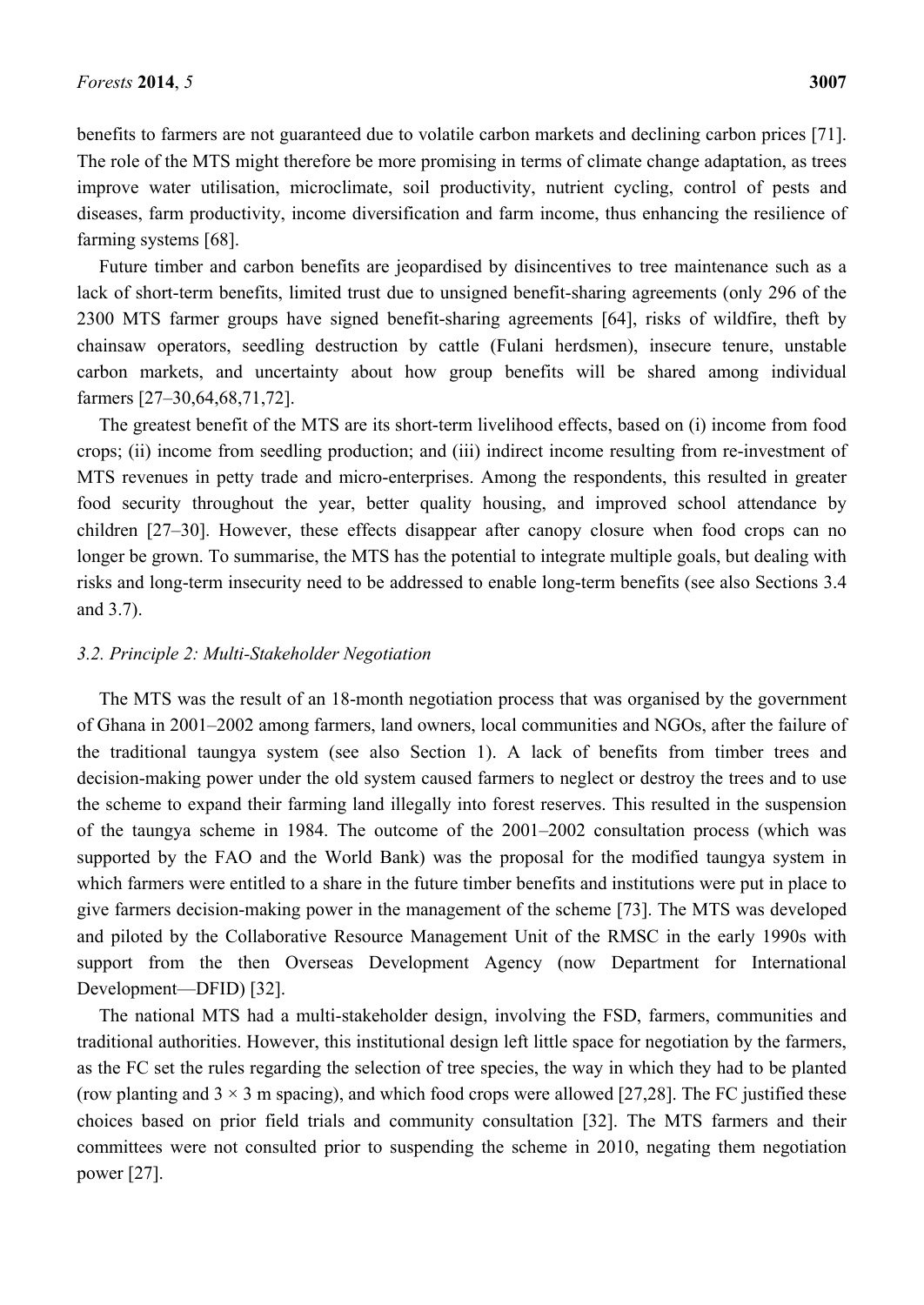Multi-stakeholder negotiation is, however, inevitable where conflicts jeopardise the continuity of the scheme. This happened in Chirayaso, where a conflict emerged about the disproportionate allocation of MTS plots to executives, excluding 58 community members from access to MTS land [27]. Negotiation through mediation by FSD officials, involving local traditional authorities (chiefs and elders), MTS farmers and other community members, resulted in re-demarcation and re-allocation of MTS plots, allocation of additional forest reserve land to the scheme for excluded farmers, and re-election of the MTS committee.

Multi-stakeholder negotiation was embedded more effectively within the framework of the CFMP: donor funding of the AfDB enabled more investments in capacity building and social organisation, enhancing the farmers' bargaining power. MTS groups were organised in associations which negotiated the creation of bylaws that enhanced efficient MTS operation and, in one of the cases, successfully negotiated experimentations with interplanting cassava, which was initially forbidden based on the assumption that it would disturb the growth of timber trees (see Section 3.4). Stronger social organisation (see also Section 3.5) and negotiating capacity, combined with investment in income-generating projects in small-stock rearing and seedling production, enhanced farmers' commitment to the scheme with positive effects on the condition of the plantations [29,30].

The examples show that different actors may have different interests in the MTS, but also that multi-stakeholder negotiation provides better perspectives for combined objectives—in this case, timber production, food production and livelihood improvement.

## *3.3. Principle 3: Polycentric Governance*

Designed as one of the strategies under the 2001 National Forest Plantation Development Programme, the institutional design of the national MTS and the rights and obligations of the parties are stipulated in the Modified Taungya Agreement (MTA) [71]. Farmers interested in the scheme are to form an MTS group and select a taungya committee (officially: Land Allocation and Taungya Management Committee) responsible for pegging and plot distribution among the group members, overseeing tree planting, and compliance of guidelines by the parties (particularly the FC and farmers), instituting sanctions, facilitating stakeholder consultation, settling disputes, and overall coordination, including of nursery and alternative livelihood activities where applicable [72] (p. 26). A benefit-sharing agreement sets out the rights, responsibilities and benefits of the parties involved (Table 4). This arrangement implicates links across several scale levels: jurisdictional (local authorities, stools, national government), institutional (operating rules, laws and regulations, the constitution) and spatial (from local to national) [49]. Hybridity and polycentric decision-making within the scheme is however not recognised; the national scheme can be labelled as hierarchical governance, with exceptions made only when conflicts emerge [27] (see Section 3.3).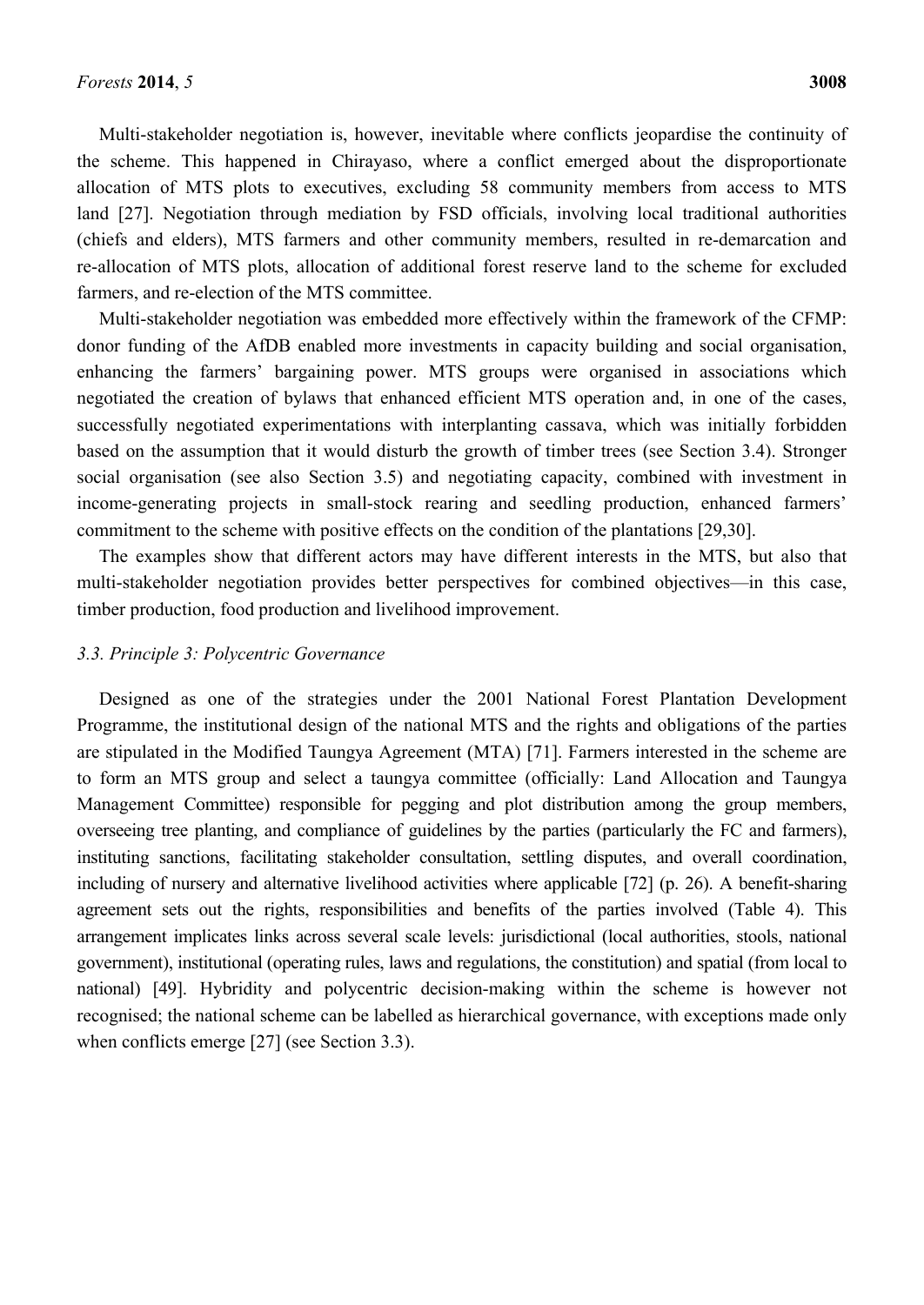$\overline{\phantom{a}}$ 

 $\overline{\phantom{0}}$ 

 $\overline{\phantom{0}}$ 

| <b>Key Stakeholder</b>                       | Interest                                                                                                                   | <b>Responsibility</b>                                                                                                                                                                                                                                                  | <b>Benefits</b>                                                                                          |
|----------------------------------------------|----------------------------------------------------------------------------------------------------------------------------|------------------------------------------------------------------------------------------------------------------------------------------------------------------------------------------------------------------------------------------------------------------------|----------------------------------------------------------------------------------------------------------|
| Forestry<br><b>Commission (FC)</b>           | Need to restore degraded forest reserves and<br>address timber deficit; implementing the<br>Forest Development Master Plan | Demarcation of degraded forest reserves; supplying the MTS farmers<br>with pegs and seedlings; providing training and extension services;<br>marketing and accounting of the plantation products; financial<br>management and supervision; fire prevention and control | $\Delta$ 40% share in the timber<br>revenues; restoration of degraded<br>forest reserves; tree ownership |
| <b>MTS</b> farmers                           | Land to grow food crops; livelihood<br>improvement; co-ownership of trees; share in<br>timber revenues                     | Provision of labour for site clearing, pegging, tree planting and<br>maintenance, and wildfire protection; fire prevention and control                                                                                                                                 | Revenues from food crops;<br>a 40% share in timber revenues;<br>co-ownership of trees with the FC        |
| Stool landowner and<br>traditional authority | Investment in forest land; royalties                                                                                       | Provision of land within the degraded forest reserve; guaranteeing<br>uninterrupted access to the allocated land                                                                                                                                                       | A 15% share in the timber<br>revenues; land ownership                                                    |
| <b>Local community</b>                       | Availability of natural resources and farming<br>land; share in timber revenue as SRA *                                    | Assisting the FC to prevent and control fire outbreaks and illegal<br>activities within the plantation                                                                                                                                                                 | A 5% share in timber<br>revenues as SRA *                                                                |
| <b>Timber companies</b>                      | Secure supplies of timber                                                                                                  | Payment of an export levy on unprocessed air-dried timber as one of<br>the funding sources of the scheme                                                                                                                                                               | Option to buy timber at the<br>prevailing market price                                                   |

**Table 4.** MTS key stakeholders, their interest, responsibilities and benefits.

\* The Social Responsibility Agreement (SRA) is an arrangement in the timber sector that stipulates that communities should be compensated for their efforts to protect the forest or plantation; *source:* Adapted from [28].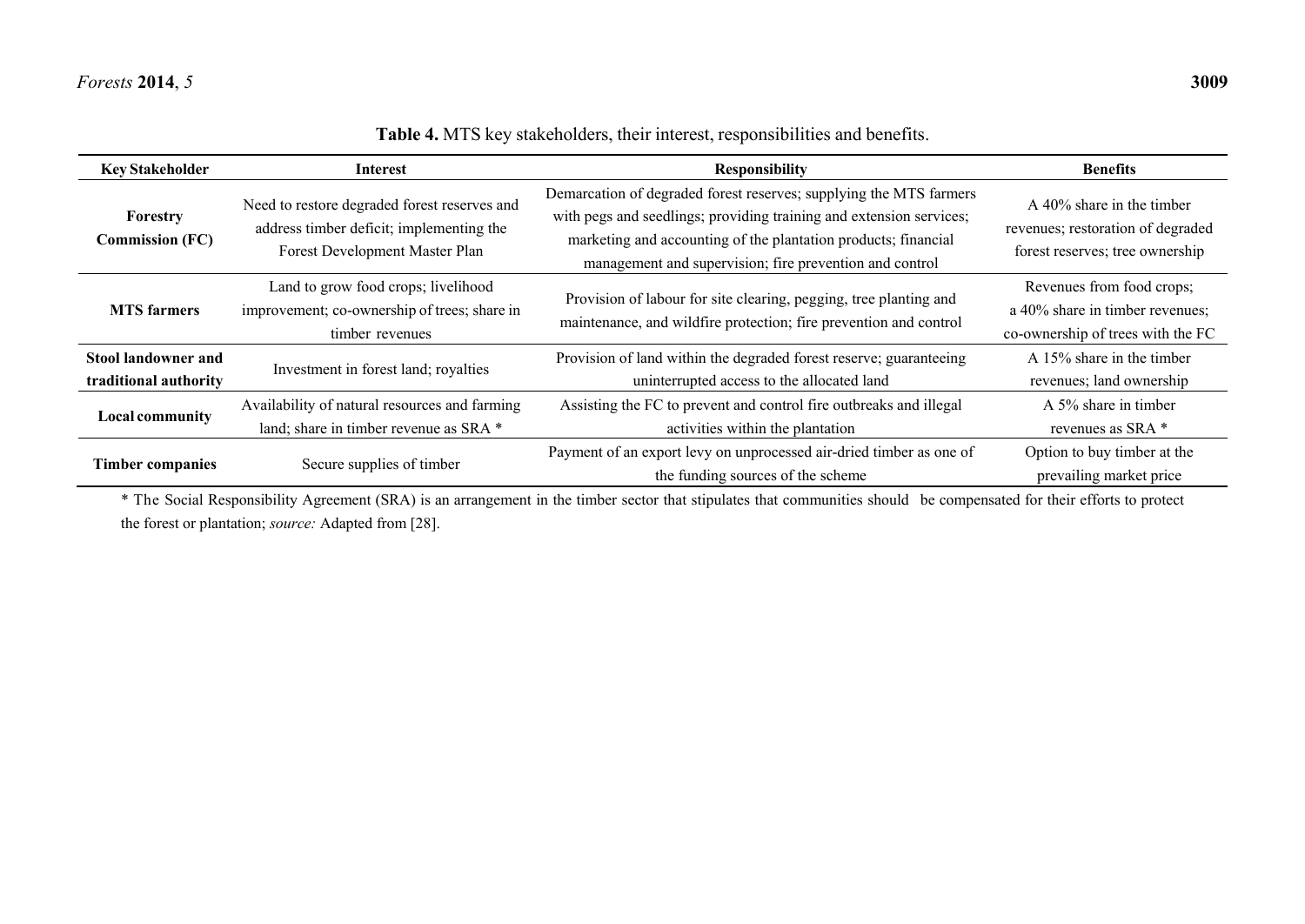This was different for the MTS under the CFMP. Here broader partnerships were formed involving public actors other than the FC (Ministry of Land and Natural Resources, Ministry of Food and Agriculture, Ministry of Feeder Roads, and the Forestry Research Institute of Ghana), donors (the AfDB, the Global Environmental Facility (GEF) small grants programme, and the World Bank), NGOs, and in some cases the private sector [30,71]. This created hybrid governance constellations (top-down, bottom-up, and side-by side arrangements) implying polycentric governance and decision-making through bylaws designed and implemented by farmer associations [29] and the influence of project and private governance with their own norms and rules [74]. This broader partnership contributed to better results in terms of livelihood effects and plantation development compared to the national scheme [30].

#### *3.4. Principle 4: Continual Learning*

"Learning" as perceived by the respondents referred to the development of skills in seedling production and tree planting (all schemes) and in small-stock rearing (sheep and goats and, on an experimental basis, occasionally grasscutters) and other income-generating activities under the CFMP. These skills were learned in meetings or through field visits organised by the district FSD (all schemes) and/or the field coordinators and NGOs engaged in the CFMP. Although these forms of learning were intended to improve day-to-day management of tree farms, they cannot be labelled as single-loop or adaptive learning as they did not involve a process of evaluating and redesigning as part of a continual learning and adaptation process. Training was meant to transfer skills, rather than to learn from past mistakes and develop a resilient system. No mechanisms were put in place to evaluate the merits and demerits of the scheme as a basis for its improvement.

Occasional examples of double loop-learning (correcting errors by reframing assumptions) and triple loop-learning (transforming underlying norms, values and governance protocols) were identified however. An example of double loop-learning was found in the Yaya forest reserve [29,30]. Despite being the major staple and cash crop for Ghanaian farmers, planting cassava in the MTS was forbidden out of fear that the plants would overshadow the seedlings and prejudice tree growth due to competition for nutrients. Farmers in the Yaya forest reserve under the CFMP however challenged this assumption and succeeded in convincing the FSD range supervisor that cassava can be successfully integrated in the MTS. They demonstrated that the cassava provided some shade for the saplings, helping them to survive in the dry season. The experiment also made clear that permission to plant cassava incentivized the participants to better maintain the tree farms during the first four years of MTS establishment, which are critical for a good timber tree stand. Permitting cassava therefore had the potential to increase the timber tree stocking rate, challenging the assumption that it would prejudice the growth of timber trees. Although this did not stop the general ban on planting cassava in the MTS, at least in the Yaya forest reserve it was conditionally allowed as a result of double loop-learning.

Triple loop-learning (transforming the underlying governance protocols) occurred when the original taungya system was replaced with the modified taungya system following a broad consultation process (Sections 1 and 3.2).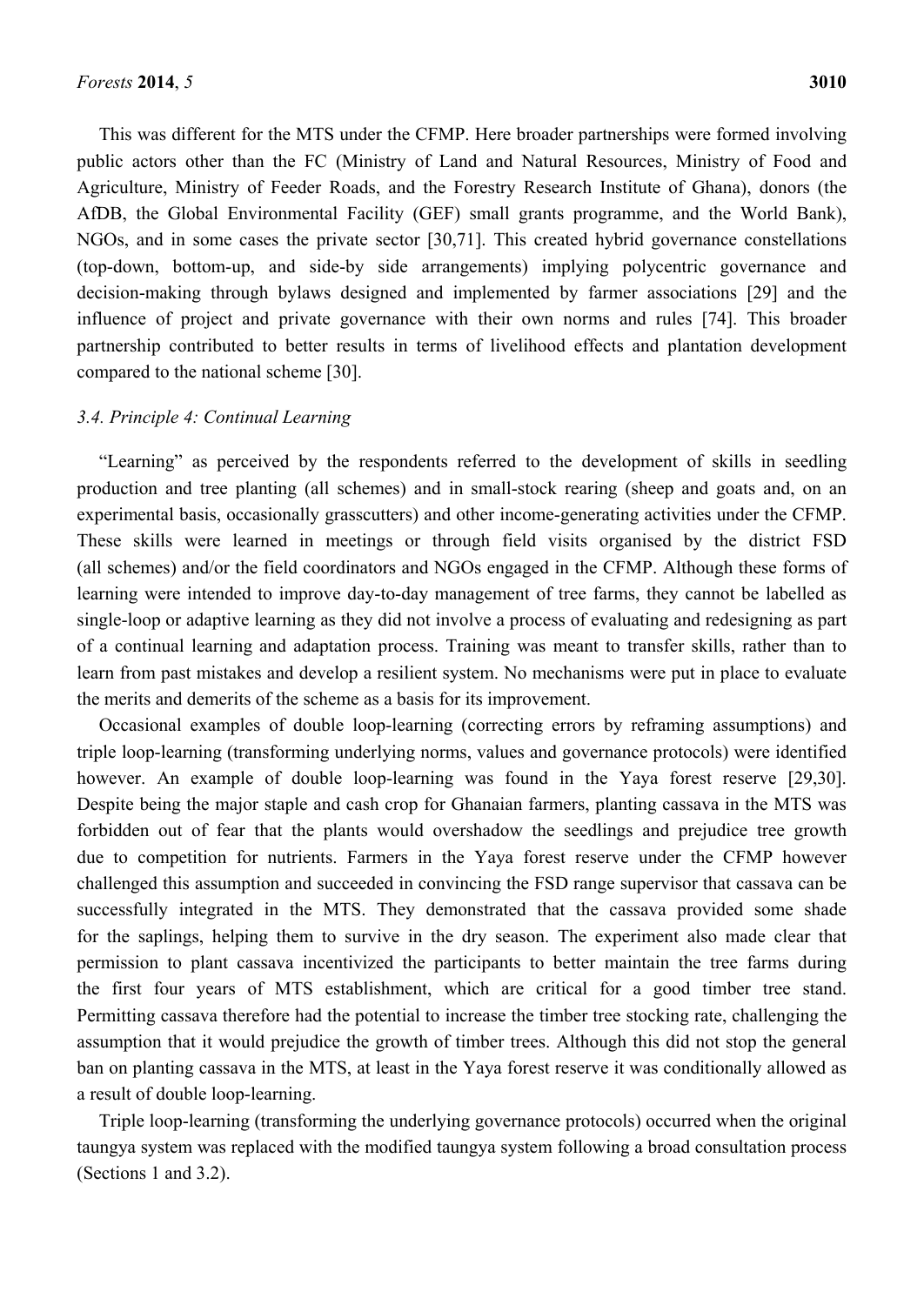#### *3.5. Principle 5: Adaptive Capacity as Overall Willingness to Change*

Rather than being an adaptive system that embraces joint decision-making, the national MTS portrayed features of a fixed system designed primarily to serve the (timber) interests of the state [27]. The lack of incentives to maintain timber trees was the main motivation to change from the traditional to the modified taungya system, but the MTS itself was not designed as an adaptive system. Willingness to share power, accept a diversity of solutions, actors and institutions, and create room for autonomous change was observed only in the CFMP.

#### *3.6. Enabling Condition 1: Social Capital*

A difference was also observed between the national scheme and the MTS under the CFMP with regard to social capital. Although social capital was enhanced to some extent in both cases through the organisation of farmers in MTS groups, the Chirayaso case (Section 3.2) illustrated that this does not automatically create trust and bonding capital. Rather, it may result in local conflict and elite capture [27,71]. Bridging capital was created to some extent by organising field visits to other MTS schemes. Linking capital was absent in the national scheme, in which farmers only dealt with FSD Officers, and only did so infrequently. In none of the national MTS cases studied in our research was the FSD part of the taungya committee as stipulated in the guidelines. Under the CFMP, by contrast, MTS groups were organised into associations where cooperative capacity was built and bonding social capital was created. Meetings were organised where social matters were discussed and farmers organised welfare activities (e.g., mobilising funds for bereaved members), engaged in *noboa* (cooperative farming) for tree planting and maintenance, and cooperated in seedling production and alternative livelihood projects such as piggery and rearing small ruminants (sheep and goat). This greater cooperative capacity resulted in a greater commitment to (a) MTS rules and by-laws created by the associations; (b) recommended planting techniques regarding spacing and planting in rows; (c) maintaining the tree farms after removal of the food crops; (d) prompt joint action to protect tree farms against fire outbreaks and illegal tree felling; and (e) mutual support [29]. Bridging social capital was created through the organisation of field visits to other MTS schemes, and linking capital through engagement with external NGOs and private companies.

#### *3.7. Enabling Condition 2: Bridging Organisations*

Within the CFMP there were several bridging organisations that mobilised actors and funds, brokered information, actively engaged in building trust and social capital, and meditated in conflicts. The CFMP secretariat hosted by the Forest Plantation Development Centre of the MLNR played a key role in this respect. It employed field coordinators who actively engaged with the farmers and channelled funds from the AfDB, the Government of Ghana, and the GEF Small Grants Programme to support alternative livelihood activities. The CFMP secretariat was the node of cross-scalar relations with other public agencies and ten NGOs [75] that were involved in the CFMP. The most active NGOs were the Conservation and Development Foundation (CONDEF), Tropenbos International Ghana and the Ghana Association for the Conservation of Nature (GACON).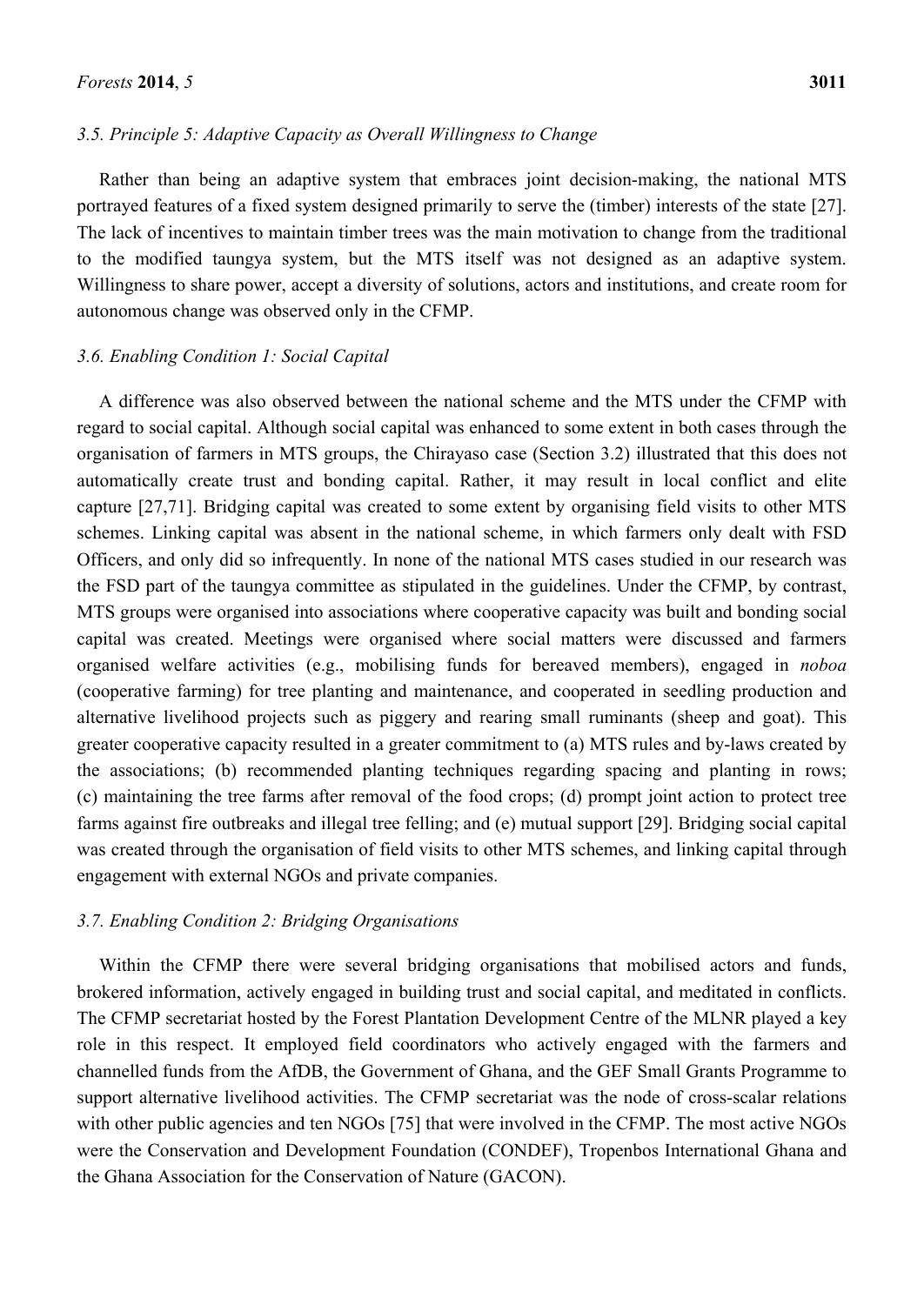The bridging organisation was not sustainable and collapsed with the end of AfDB funding in 2010. Currently, there is no known public or private organisation that has taken up the task of empowering the MTS committees to become self-sustaining bodies capable of articulating their needs, and dialogue and negotiate their rights regarding future timber benefits. There is no endogenous process with the potential to generate such organisation: farmers' expectations in this regard are framed in terms of hierarchical relationships with supporting organisations, from which they expect "education of the farmers about the principles of the MTS", "monitoring compliance with obligations regarding tree planting and maintenance", and "early detection and mediation of potential conflicts" [27].

#### *3.8. Enabling Condition 3: Long-Term Funding*

During AfDB funding, MTS schemes under the CFMP performed well, with active investments in the building of social capital and income-generating projects. The CFMP was a six year project which was extended for two more years, after which exit strategies were put in place and the established plantations were handed over to the FC [32]. Since then the livelihoods and income generation component of the programme, and hence its integrated character, was less prominent and in most villages came to a standstill.

#### **4. Discussion: From Co-Management to Adaptive Landscape Governance**

The national MTS was not designed as an adaptive learning process and the scheme lacked the organisational flexibility to evolve as such. Several lessons can, however, be learned from the CFMP which we address in the sub-section below. After that, we highlight the challenges ahead.

#### *4.1. Lessons Learned from the CFMP*

First, expanding the focus beyond the mandate of the FSD (reforestation of degraded forest reserves to create future timber stocks) offers a broader scope for multiple objectives, including food production, diversification of livelihoods, and climate change mitigation and adaptation. The inclusion of off-reserve areas offers better perspectives for such an integrated approach, since farming in forest reserves is not allowed beyond temporary intercropping in the MTS. An attempt in this direction was made in 2010 when the FC introduced the Expanded Plantation Programme (EPP) that covers private lands in off-reserve areas. Going beyond the traditional mandate of the FC requires cross-sectoral partnerships involving other public actors (ministries, agencies and research organisations dealing with forestry, natural resources, agriculture, land-use planning and infrastructure development), civil society (NGOs and community-based organisations), and actors from the private sector.

Second, multi-stakeholder negotiation considerably enhances farmers' and other actors' commitment to the scheme. This requires an institutional framework to accommodate the negotiation of goals, challenges, opportunities and trade-offs and to give farmers and other actors at community level a voice in the negotiations. The FC created a basis for multi-stakeholder negotiation when it introduced the National Forest Forum (NFF) in 2007 as a platform for multi-stakeholder dialogue coordinated by the Collaborative Forest Management Unit of the FC at district, regional and national levels. The Forest Forum offers a basis to negotiate policy concerns, competing interests, rights,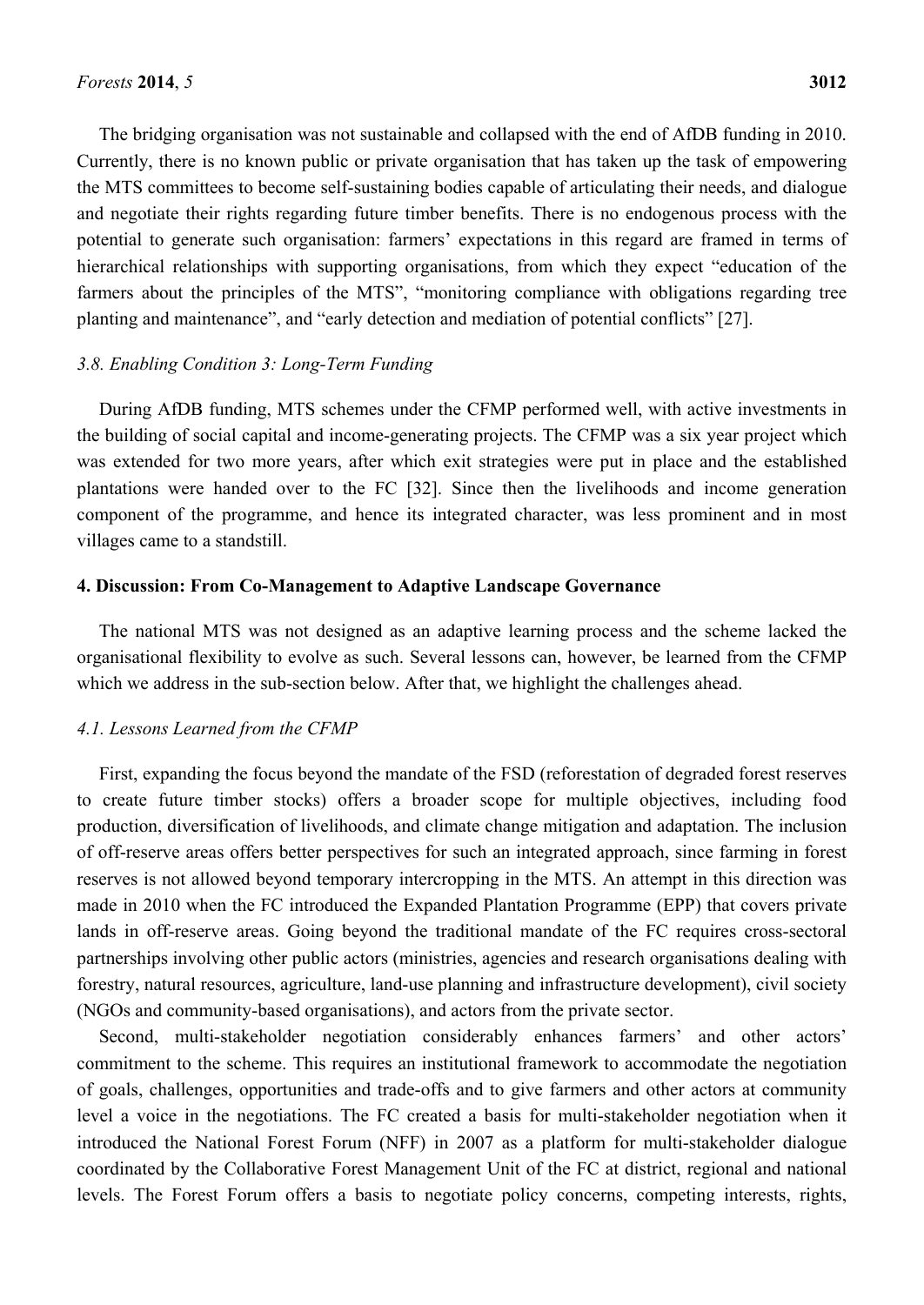obligations and benefit sharing, whereby its multilevel design opens up the negotiations for actors at the local level [72]. NGOs participating in the Forest Forum act as watch dogs to defend social and environmental interests. The NFF-Ghana has played an advocacy role in ensuring that all the benefit-sharing agreements with MTS farmers were eventually signed and in August 2014 the forum sent a communiqué to the Minister of Land and Natural Resources asking for the reintroduction of the MTS in Ghana [32].

Third, the CFMP showed that institutional flexibility and polycentric governance improved the performance of the scheme. It resulted in hybrid institutions, including new (taungya groups and associations) and old (traditional authorities, the Stool), each with their own rules, including both formal regulations and locally designed bylaws.

Fourth, the presence of a bridging organisation capable of crossing jurisdictional and institutional boundaries, mobilising and channelling funds, and active engagement with actors across sectors and scales, proved to be of eminent importance for the creation of relations of trust (bonding capital), horizontal relations between different taungya groups and between different government agencies (bridging capital), and vertical locations that connect local communities to public and private actors at national and international level (linking capital). Active involvement of civil society organisations can help empower MTS farmers.

There are, however, also challenges that need to be dealt with before the MTS can be re-activated and scaled up as a landscape approach.

## *4.2. Challenges Ahead*

Long-term funding appeared to be crucial; with the end of AfDB funding there was no longer any active engagement with the MTS schemes in the study sites. The transformation to holistic landscape governance requires political and financial commitment at national level, for instance in the form of a fixed percentage of timber royalties and export revenues. Another source of funding could be found in the ongoing Ghana Forest Investment Programme (GFIP) which targets three investment areas: (i) mitigation actions related to forests; (ii) investments outside the forest sector, primarily in agriculture and the cocoa sector, necessary to reduce the pressure on forests; and (iii) institutional capacity including forest management and information [76].

Second, a transformation is needed towards continual learning. Learning from past mistakes is needed to enhance adaptive capacity and to be able to deal with social and landscape dynamics. This requires a multilevel perspective that transcends local MTS implementation, as local communities are embedded in and affected by policies, processes and activities of actors at higher scale levels [48,62]. Examples of dynamics that are to be dealt with in Ghana are those associated with the national demand for timber, illegal chainsaw logging, and the inflow of migrants in search of farming land [27]. International policies and strategies also have an impact, such as the Voluntary Partnership Agreement (VPA) between Ghana and the European Union to combat illegal logging and Reduced Emissions from Deforestation and Degradation (REDD) policies [30,77]. The NFF-Ghana and bridging organisations like Tropenbos International Ghana (www.tropenbos.org) can play a role in social learning processes. However, Pahl-Wostl [7] warns that established formal networks run the risk of focussing on bargaining and single-loop-learning. She argues that to break away from existing policies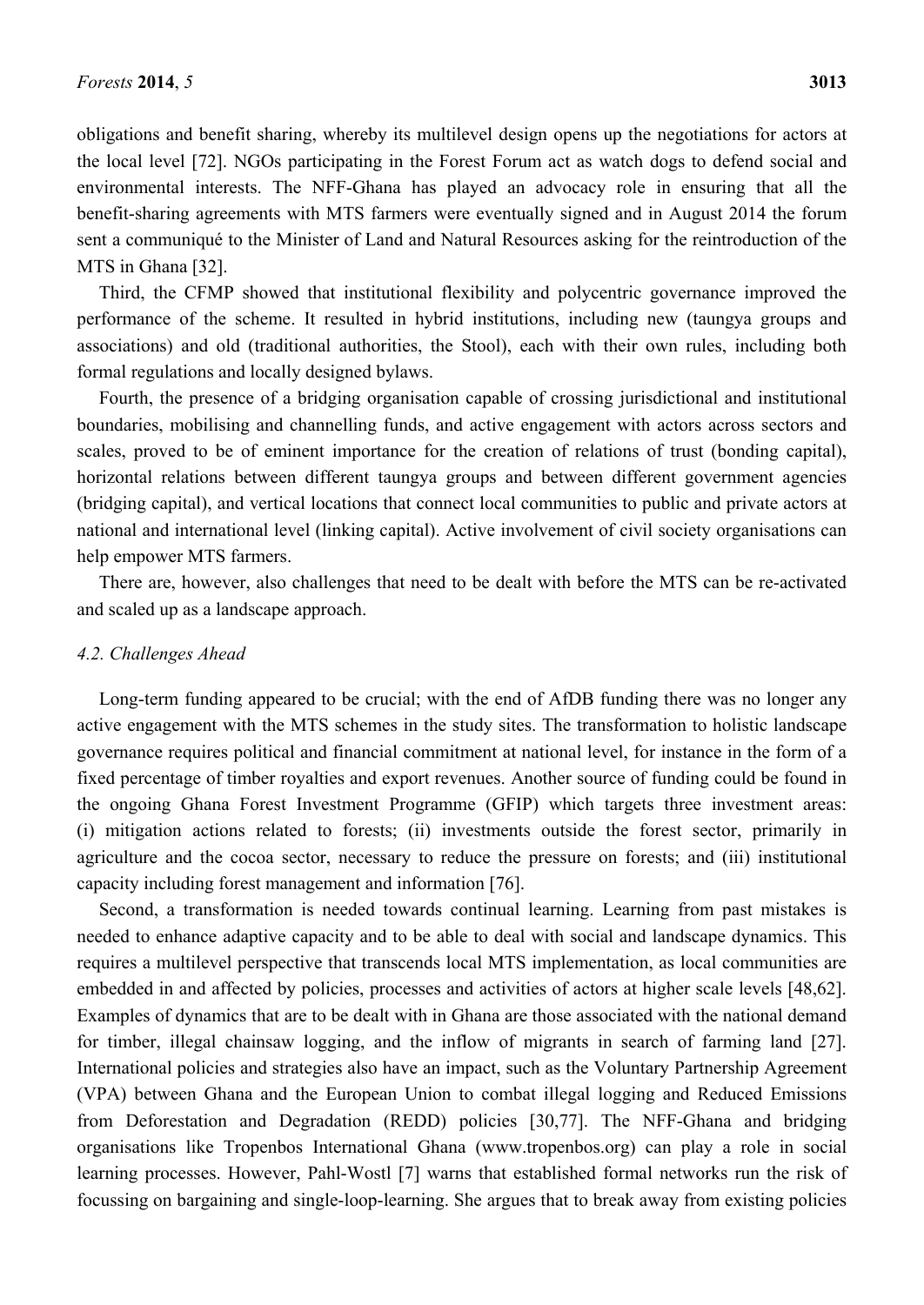and power constellations and achieve double and triple-loop learning, at least partially informal issue-based networks are needed. A network is informal if there are no fixed rules that define who takes part, who leads, and what is discussed [7]. An example is a group of policymakers and researchers who form a community of practice to seek novel solutions for a commonly felt problem. A community of practice is a "group of people who share a concern or a passion for something they do and learn how to do it better as they interact regularly" [78]. Learning platforms [40] that mediate between different knowledge systems and governance levels provide another example. They can act as catalysers by providing "an arena for knowledge co-production, trust building, sense making, learning, vertical and horizontal collaboration, and conflict resolution" [1] (p. 1695). Organisational flexibility that allows for informal knowledge brokering, experimental learning and iterative approaches is needed for genuine adaptive governance [7,20,58,79].

Third, more attention is needed for conflict management. Adaptive governance and social learning require trust between parties with diverging interests and unequal powers [5]. Conflicts in natural resource management are therefore a rule rather than exception [5,27,80]. Conflicts with internal and external actors tend to exclude the weakest party from access to resources and livelihood options and affect motivation to engage in co-management negatively [62,81]. Self-organisation tends to decrease with growing and unresolved conflicts [23], but can be prevented where social capital is built and negotiation and communication mechanisms are put in place [24]. Conflicts, if properly dealt with, can positively affect a community's capacity to deal with external threats. As illustrated by the Chirayaso case, finding a solution for conflicts creates stability through clearer rights, more security and acceptable benefit sharing, and minimises risks of loss of investments and costs for conflict mediation [81].

Fourth, an important condition for the success of any scheme, be it under co-management or landscape governance, is economic incentives. Without being rewarded for their efforts or compensated for loss of livelihood opportunities no actor is willing to engage in natural resource management on a permanent basis [21,23]. Farmers engage more or less actively in tree planting and maintenance as long as there is a direct benefit (farming land to grow food crops), but long-term perspectives are currently too meagre to ensure this engagement on the long term [29,30]. This may also pose a challenge in getting stakeholders involved in landscape governance. A proposal from farmers is creating access to credit from banks and financial institutions with trees as collateral and the FC as guarantors. This would provide them with resources to maintain their farms and to cater for their other pressing needs [32].

Last, but not least, landscape governance requires willingness to change, to engage in collaborative decision-making and to accept institutional diversity and power sharing [15,23,51]. The Kumasi Resolution, adopted at the First Congress of Forestry on 17 September 2014, reflects this willingness where it states that "Meeting local livelihood needs while enhancing biodiversity and environmental goods and services at landscape scales requires new perceptions of responsibilities" [82]. Although this sounds hopeful, hierarchical relationships and a focus on the forestry mandate still tend to prevail [27].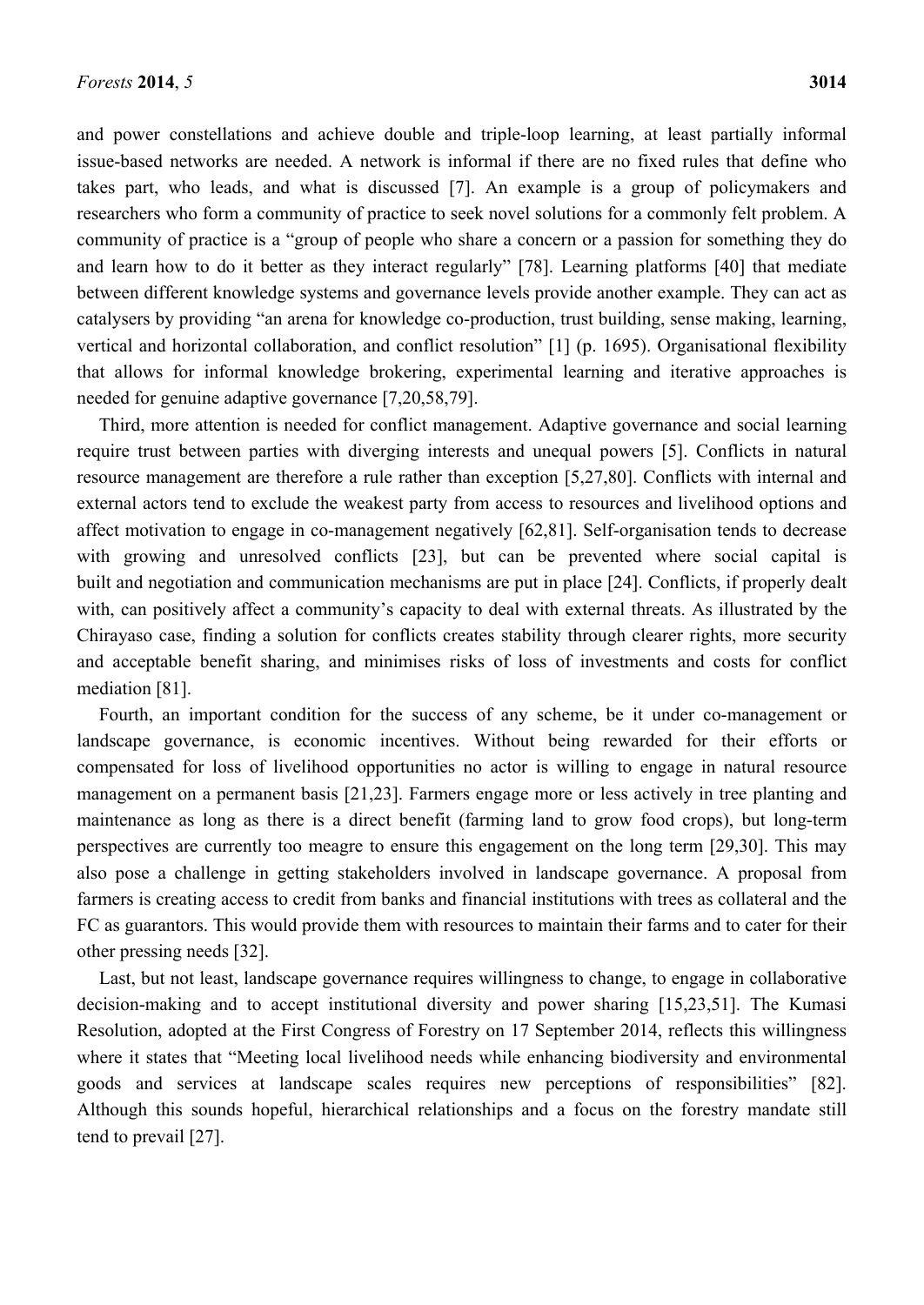#### **5. Conclusions**

Based on a review of literature, this paper highlighted three paradigm shifts in natural resource management: from co-management via adaptive co-management and adaptive governance, to adaptive landscape governance. It demonstrated how natural resource management is transforming towards landscape governance, with differences in scale (from local to landscape, recognizing multi-level interactions), scope (from sustainable management of common pool resources and environmental services towards an integrated approach aiming at multi-functional and resilient landscapes), and actor constellations (from an exclusive sharing of power and responsibilities between the state and local communities to a negotiated multi-stakeholder approach). With the shift from "management" to adaptive, multi-level, multi-actor "governance", the role of continual learning and bridging organisations have become essential features of natural resource governance.

The core features of adaptive landscape governance have been synthesised in five design principles (integrated approach, multi-stakeholder negotiation, polycentric governance, continual learning and adaptive capacity) and three enabling conditions (social capital, bridging organisations and long-term funding). This framework of principles and conditions was used to assess whether a reforestation scheme in Ghana (the modified taungya system) that was designed as a co-management scheme could be redesigned as an adaptive landscape approach. This analysis not only provided empirical reality for what is still a largely theoretical construct, but also aimed to contribute to informed decision-making on the revitalisation of the scheme, currently under discussion in Ghana.

The analysis of the MTS revealed a notable difference between the national MTS implemented by the Forest Services Division of the Forestry Commission and the one that was implemented by the Ministry of Land and Natural Resources and the Forestry Commission as part of the African Development Bank-financed Community Forestry Management Project. The national MTS was set up as a co-management scheme and functioned in a hierarchical manner. It reached a deadlock for failing to take account of landscape dynamics (wildfires, competing claims) and paradigm shifts in natural resource management. None of the principles of adaptive landscape governance apply to this scheme, while the enabling conditions were not met (bridging organisations, long-term funding) or only modestly so (some bonding and bridging social capital). In contrast, the MTS under the CFMP showed some potential for evolving into a landscape approach for several reasons. First, it went beyond a mere focus on reforestation with timber trees, thus offering room for an integrated approach aimed at improving timber stocks, food security, rural livelihoods and (although scarcely) carbon sequestration. Second, it transcended co-management by combining multiple stakeholders, including government, communities, NGOs and private sector. Third, it embraced institutional diversity by incorporating local decision-making bodies, both old (traditional authorities) and new (taungya committees), thus displaying features of polycentric governance. Fourth, it exhibited modest signs of continual learning and willingness to change (adaptive capacity). Enabling conditions were met through strong social capital building (bonding, bridging and linking), the involvement of bridging organisations, and, until 2010, long-term funding by the AfDB. It thereby met several principles and conditions for adaptive landscape governance.

This implies that a redesigned MTS should build on the experience within the CFMP. However, additional steps are needed before the model can be scaled up as a landscape approach. Long-term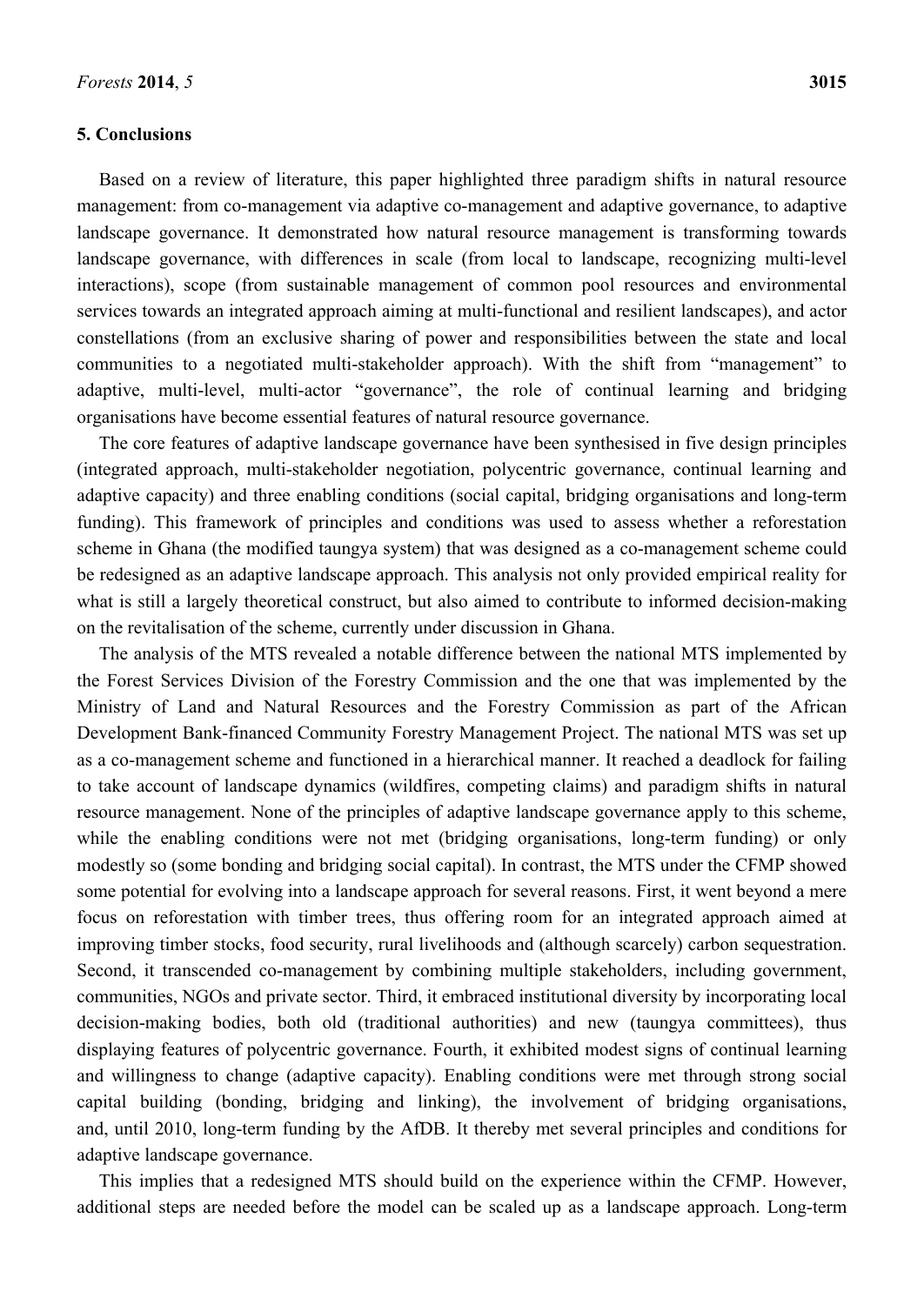funding appeared to be a key issue. Integrated approaches and multi-stakeholder negotiation involve high transaction costs which are not readily available in a developing economy. Mobilising internal and donor funds is crucial and in this bridging organisations could play a key role. Further challenges involve continual learning and development of adaptive capacity, as well as transcending conventional levels of jurisdiction. Ghana's forestry sector is in transition and a new discourse on multi-functional landscapes is emerging. The challenge for the future is to implement this discourse in practice. Revitalising and redesigning the MTS along the principles outlined in this paper might be a first step.

## **Acknowledgments**

We would like to thank Valerie Fumey Nassah (RMSC, Ghana) and Alex Asare (Collaborative Resource Management Unit of the RMSC) for their contributions to the ideas developed in this paper; Tropenbos International-Ghana for logistic and financial support to the fieldwork carried out for the case studies; Ton Dietz for valuable inputs during the implementation, data analysis and write up of the case studies; and two anonymous reviewers for their constructive comments. This paper was largely written during the first author's sabbatical stay at the Centre of International Forestry Research (CIFOR) in Bogor, Indonesia. She gratefully acknowledges the kind hospitality received as well as CIFOR's contribution to making this paper open access.

## **Author Contributions**

Mirjam Ros-Tonen designed research for this paper and coordinated the research and writing process. She is the main author of the introduction and analytical framework. Mercy Derkyi and Thomas Insaidoo were responsible for the case studies and are the main authors of the section on data sources. All the authors are co-responsible for the analysis in the results section and for the discussion and conclusion.

# **Conflicts of Interest**

The authors declare no conflict of interest.

# **References**

- 1. Berkes, F. Evolution of co-management: Role of knowledge generation, bridging organizations and social learning. *J. Environ. Manag.* **2009**, *5*, 1692–1702.
- 2. Berkes, F. Rethinking community-based conservation. *Cons. Biol.* **2004**, *13*, 621–630.
- 3. Olsson, P.; Folke, C.; Hahn, T. Social-ecological transformation for ecosystem management: The development of adaptive co-management of a wetland landscape in southern Sweden*. Ecol. Soc.*  **2004**, *4*. Available online: http://www.ecologyandsociety.org/vol9/iss4/art2/ (accessed on 4 July 2014).
- 4. Folke, C.; Hahn, T.; Olsson, P.; Norberg, J. Adaptive governance of social-ecological systems. *Annu. Rev. Environ. Resour.* **2005**, *30*, 441–473.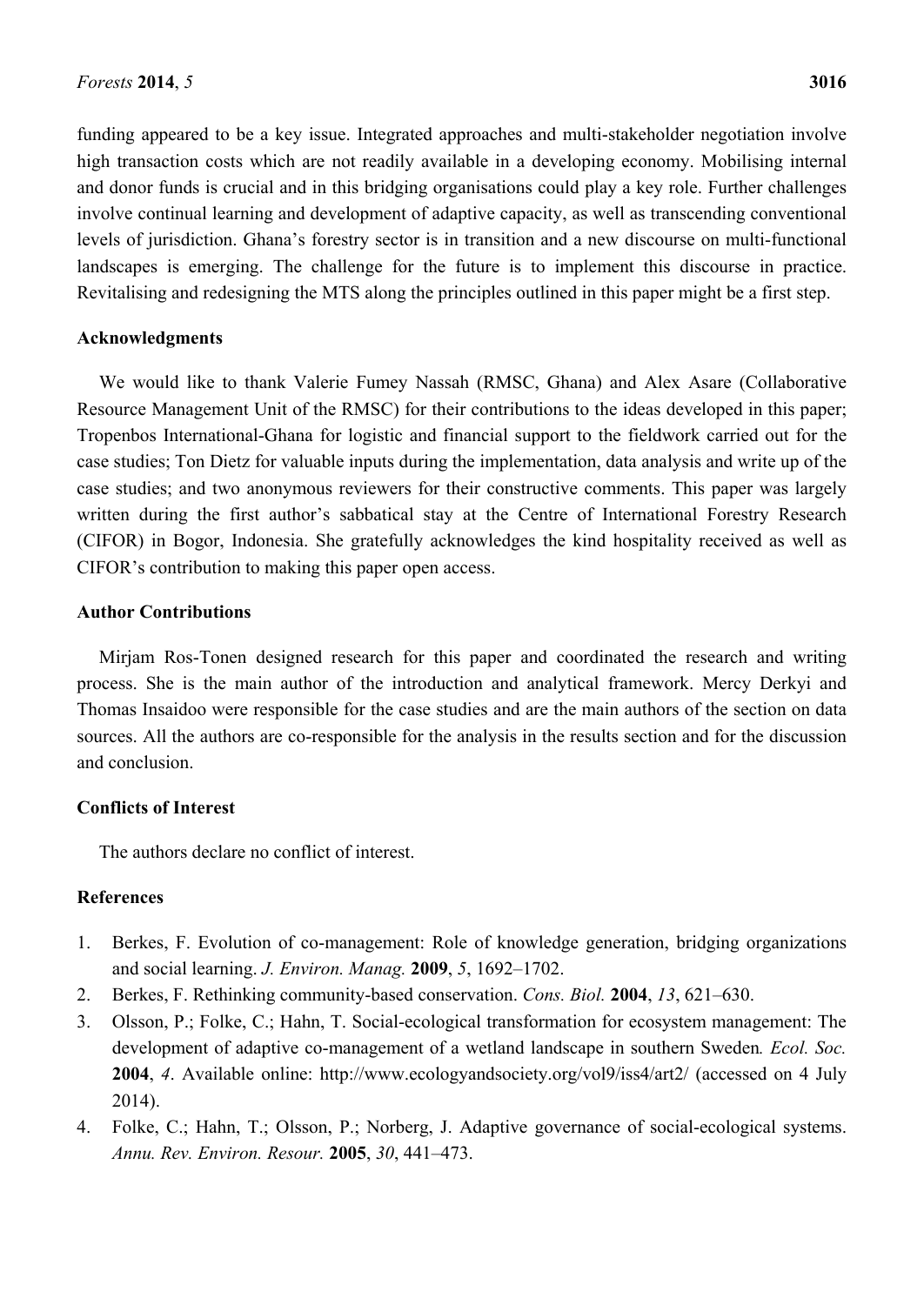- 5. Armitage, D.R.; Plummer, R.; Berkes, F.; Arthur, R.I.; Charles, A.T.; Davidson-Hunt, I.J.; Diduck, A.P.; Doubleday, N.C.; Johnson, D.S.; Marschke, M.; *et al*. Adaptive co-management for social-ecological complexity. *Front. Ecol. Environ.* **2009**, *2*, 95–102.
- 6. Olsson, P.; Gunderson, L.H.; Carpenter, S.R.; Ryan, P.; Lebel, L.; Folke, C.; Holling, C.S. Shooting the rapids: Navigating transitions to adaptive governance of social-ecological systems. *Ecol. Soc.* **2006**, *11*. Available online: http://www.ecologyandsociety.org/vol11/iss1/art18/ (accessed on 4 July 2014).
- 7. Pahl-Wostl, C. A conceptual framework for analysing adaptive capacity and multi-level learning processes in resource governance regimes. *Glob. Environ. Chang.* **2009**, *3*, 354–365.
- 8. Plummer, R.; Armitage, D.R.; deLoë, R.C. Adaptive comanagement and its relationship to environmental governance. *Ecol. Soc.* **2013**, *1*. Available online: http://dx.doi.org/ 10.5751/ES-05383-180121 (accessed on 4 July 2014).
- 9. Borrini-Feyerabend, G. *Co-Management of Natural Resources: Organising, Negotiating and Learning by Doing*; IUCN: Yaoundé, Cameroon, 2000.
- 10. Plummer, R.; FitzGibbon, J. Connecting adaptive co-management, social learning, and social capital through theory and practice. In *Adaptive Co-Management: Collaboration, Learning and Multi-Level Governance*; Armitage, D., Berkes, F., Doubleday, N., Eds.; UBC Press: Vancouver, BC, Canada, 2007; pp. 38–61.
- 11. Pahl-Wostl, C.; Hare, M. Processes of social learning in integrated resources management. *J. Community Appl. Soc.* **2004**, *14*, 193–206.
- 12. Carlsson, L.; Berkes, F. Co-management: Concepts and methodological implications. *J. Environ. Manag.* **2005**, *1*, 65–76.
- 13. Armitage, D.; Marschke, M.; Plummer, R. Adaptive co-management and the paradox of learning*. Glob. Environ. Chang.* **2007**, *1*, 86–98.
- 14. Görg, C. Landscape governance: The politics of scale and the natural conditions of places. *Geoforum* **2007**, *38*, 954–966.
- 15. Sayer, J.; Sunderland, T.; Ghasoulc, J.; Pfund, J.L.; Sheilb, D.; Meijaard, E.; Ventera, M.; Boedhihartonoa, A.K.; Day, M.; Garcia, C.; *et al*. Ten principles for a landscape approach to reconciling agriculture, conservation, and other competing land-uses. *PNAS* **2013**, *110*, 8349–8356.
- 16. Van Oosten, C.; Gunarso, P.; Koesoetjahjo, I.; Wiersum, F. Governing forest landscape restoration: Cases from Indonesia. *Forests* **2014**, *6*, 1143–1162.
- 17. Mwangi, W.; Wertz, B. Global Landscape Forum Bulletin. A summary report of the Global Landscapes Forum. *IISD Reporting Services* **2013**, *5*, 1–14.
- 18. Holmgren, P. Negotiating the landscape approach. DG's blog. *Thoughts from CIFOR's Director General*. Available online: http://blog.cifor.org/25043/negotiating-the-landscapeapproach-holmgren#.VGArR\_mG-So (accessed on 10 November 2014).
- 19. Kooiman, J.; Bavinck, M. Theorizing governability—The Interactive Governance Perspective. In *Governability of Fisheries and Aquaculture: Theory and Applications*; MARE Publications Series No. 7; Bavinck, M., Chuenpagdee, R., Jentoft, S., Kooiman, J., Eds.; Springer: Dordrecht, The Netherlands, 2013; pp. 9–13.
- 20. Leys, A.J.; Vanclay, J.K. Social learning: A knowledge and capacity building approach for adaptive co-management of contested landscapes. *Land Use Policy* **2011**, *3*, 574–584.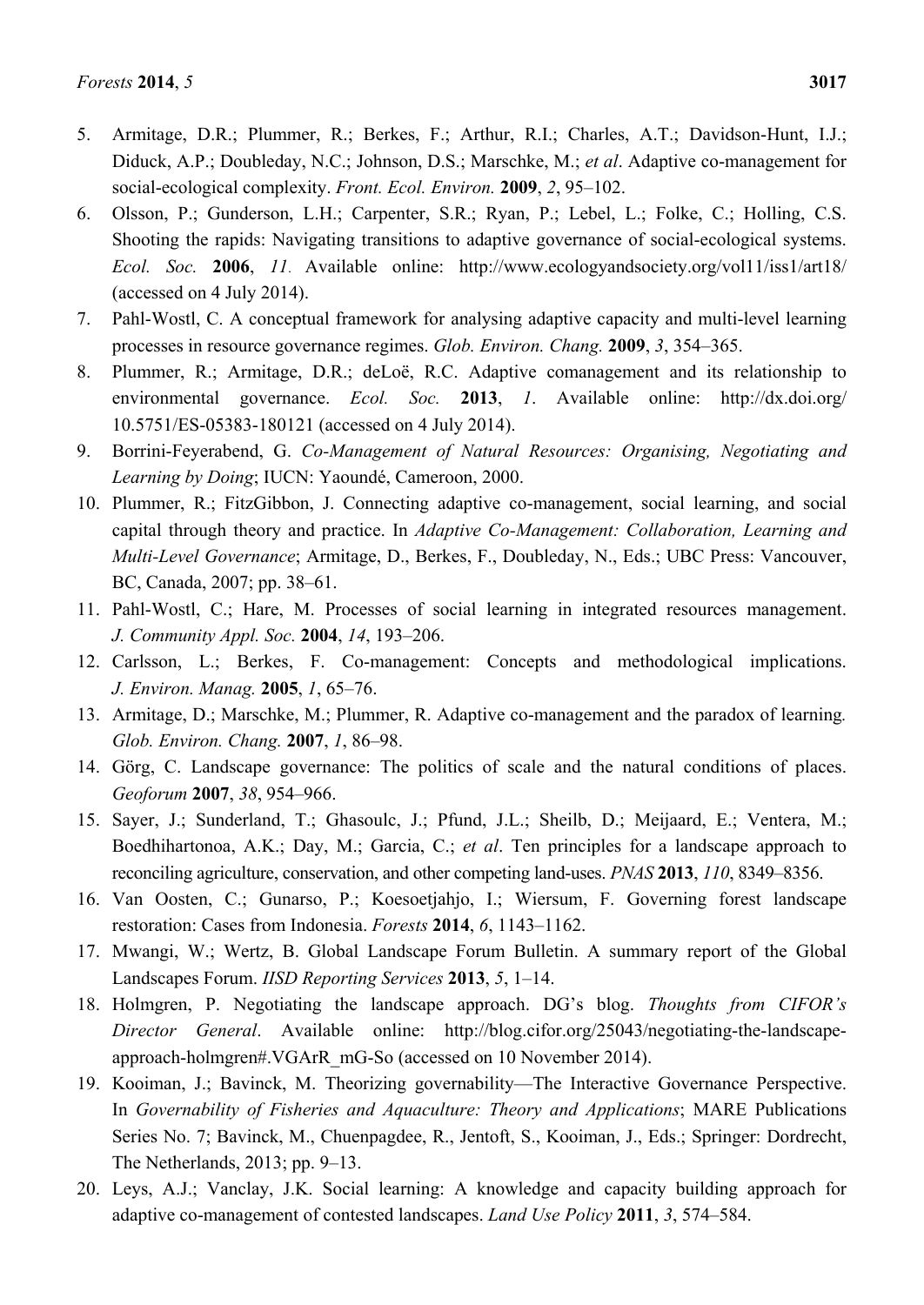- 21. Pomeroy, R.S.; Cinner, J.E.; Nielsen, J.R.; Andrew, N.L. Conditions for successful co-management: Lessons learned in Asia, Africa, the Pacific, and the wider Caribbean. In *Small- Scale Fisheries Management: Frameworks and Approaches for the Developing World*; Pomeroy, R.S., Andrew, N., Eds.; Centre for Agricultural Bioscience International: Wallingford, UK, 2011; pp. 115–131.
- 22. Armitage, D.; Marschke, M.; Plummer, R. Adaptive co-management and the paradox of learning. *Glob. Environ. Chang.* **2008**, *18*, 86–98.
- 23. Cundill, G.; Fabricius, C. Monitoring the governance dimension of natural resource co-management. *Ecol. Soc.* **2010**. Available online: http://www.ecologyandsociety. org/vol15/iss1/art15/ (accessed on 4 July 2014).
- 24. Schröter, B.; Sessin-Dilascio, K.; Meyer, C.; Matzdorf, B.; Sattler, C.; Meyer, A.; Giersch, G.; Jericó-Daminello, C.; Wortmann, L. Multi-level governance through adaptive co-management: Conflict resolution in a Brazilian state park. *Ecol. Proc.* **2014**, *1*, 1–13.
- 25. Agyeman, V.K. Promoting smallholder plantations in Ghana. Plantations and forest livelihoods. *Arborvitae* **2006**, *31*, 6.
- 26. Kalame, F.B.; Aidoo, R.; Nkem, J.; Ajayie, O.C.; Kanninen, M.; Luukkanen, O.; Idinoba, M. Modified taungya system in Ghana: A win-win practice for forestry and adaptation to climate change? *Environ. Sci. Policy* **2011**, *14*, 529–530.
- 27. Derkyi, M.A.A. Fighting over Forest. *Interactive Governance of Conflicts over Forest and Tree Resources in Ghana's High Forest Zone*; African Studies Centre: Leiden, The Netherlands, 2012.
- 28. Insaidoo, T.F.G.; Ros-Tonen, M.A.F.; Hoogenbosch, L.; Acheampong, E. Addressing forest degradation and timber deficits: Reforestation programmes in Ghana. *ETFRN News*. **2012**, *53*, 230–239.
- 29. Insaidoo, T.F.G. Forest Governance Arrangements and Innovations for Improving the Contribution of Ghana's Reforestation Schemes to Local Livelihoods. Ph.D. Thesis, Kwame Nkrumah University of Science and Technology, Kumasi, Ghana, 2013.
- 30. Ros-Tonen, M.A.F.; Insaidoo, T.F.G.; Acheampong, E. Promising start, bleak outlook: The Role of Ghana's Modified Taungya System as a Social Safeguard in Timber Legality Processes. *For. Policy Econ.* **2013**, *32*, 57–67.
- 31. Kasanga, K. Current land policy issues in Ghana. In *Land Reform*; FAO: Rome, Italy, 2003; pp*.*141–154.
- 32. Fumey Nassah, V. Resource Management Support Centre, Kumasi, Ashanti Region, Ghana. Personal communication, 2014.
- 33. Scherr, S.; Shames, S.; Friedman, R. From climate-smart agriculture to climate-smart landscapes. *Agric. Food Sec.* **2012**, *1*. Available online: http://www.agricultureandfoodsecurity.com/ content/pdf/2048-7010-1-12.pdf (accessed on 4 July 2014).
- 34. FAO (Food and Agriculture Organization of the United Nations). *Climate-Smart Agriculture Sourcebook*; FAO: Rome, Italy, 2013.
- 35. Tscharntke, T.; Clough, Y.; Wanger, T.C.; Jackson, L.; Motzke, I.; Perfecto, I.; Vandermeer, J.; Whitbread, A. Global food security, biodiversity conservation and the future of agricultural intensification. *Biol. Conserv.* **2012**, *151*, 53–59.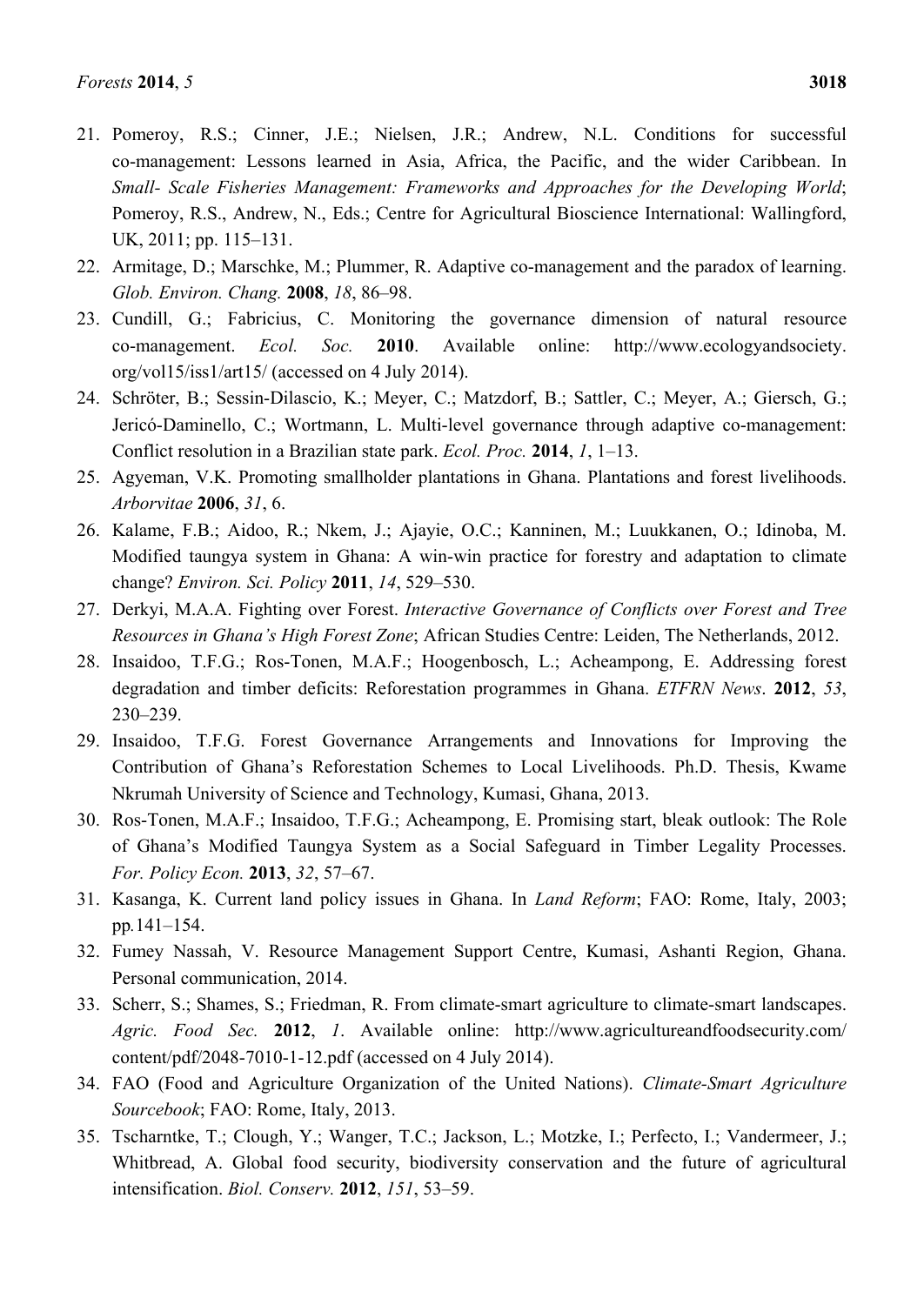- 37. Shepherd, G. *The Ecosystem Approach: Learning from Experience*; IUCN: Gland, Switzerland, 2008.
- 38. Pfund, J.L. Landscape-scale research for conservation and development in the tropics: Fighting persisting challenges. *Curr. Opin. Environ. Sustain.* **2010**, *1*, 117–126.
- 39. Colfer, C.J.P.; Pfund, J.-P.; Sunderland, T. The essential task of "muddling through" to better landscape governance. In *Collaborative Governance of Tropical Landscapes*; Colfer, C.J.P., Pfund, J.-P., Eds.; Earthscan: London, UK, 2010; pp. 271–280.
- 40. Ros-Tonen, M.A.F.; van Leynseele, Y.P.B.; Laven, A.; Sunderland, T. Landscapes of social inclusion: Reassessing inclusive development through the lenses of food sovereignty and landscape governance. *Eur. J. Dev. Res.* **2014**, submitted.
- 41. Walker, B.; Holling, C.S.; Carpenter, S.R.; Kinzig, A. Resilience, adaptability and transformability in social—Ecological systems. *Ecol. Soc.* **2004**, *2*. Available online: http://www.ecologyandsociety.org/vol9/iss2/art5 (accessed on 4 July 2014).
- 42. O'Farrell, P.J.; Anderson, P.M. Sustainable multifunctional landscapes: A review to implementation. *Curr. Opin. Environ. Sustain.* **2010**, *1*, 59–65.
- 43. Phalan, B.; Onial, M.; Balmford, A.; Green, R.E. Reconciling food production and biodiversity conservation: Land sharing and land sparing compared. *Science* **2011**, *333*, 1289–1291.
- 44. Kusters, K.; Lammers, E. *Rich Forests—The Future of Forested Landscapes and Their Communities*; Rich Forests Initiative, Both ENDS: Amsterdam, The Netherlands, 2013.
- 45. Nagendra, H.; Ostrom, E. Polycentric governance of multifunctional forested landscapes. *Int. J. Commons.* **2012**, *2*, 104–133.
- 46. Ostrom, E. Beyond markets and states: Polycentric governance of complex economic systems. *Am. Econ. Rev.* **2010**, *100*, 641–672.
- 47. Dietz, T.; Ostrom, E.; Stern, P.C. The struggle to govern the commons. *Science* **2003**, *302*, 1907–1912.
- 48. Berkes, F. Evolution of co-management: Role of knowledge generation, bridging organizations and social learning. *J. Environ. Manag.* **2010**, *5*, 1692–1702.
- 49. Cash, D.W.; Adger, W.N.; Berkes, F.; Garden, P.; Lebel, L.; Olsson, P.; Young, O. Scale and cross-scale dynamics: Governance and information in a multilevel world. *Ecol. Soci.*  **2006**, *2*. Available online: http://www.ecologyandsociety.org/vol11/iss2/art8/ (accessed on 4 July 2014).
- 50. Gupta, J.; Termeer, C.; Klostermann, J.; Meijerink, S.; van den Brink, M.; Jong, P.; Nooteboom, S.; Bergsma, E. The adaptive capacity wheel: A method to assess the inherent characteristics of institutions to enable the adaptive capacity of society. *Environ. Sci. Policy* **2010**, *13*, 459–471.
- 51. Armitage, D. Adaptive capacity and community-based natural resource management. *Environ. Manag.* **2005**, *6*, 703–715.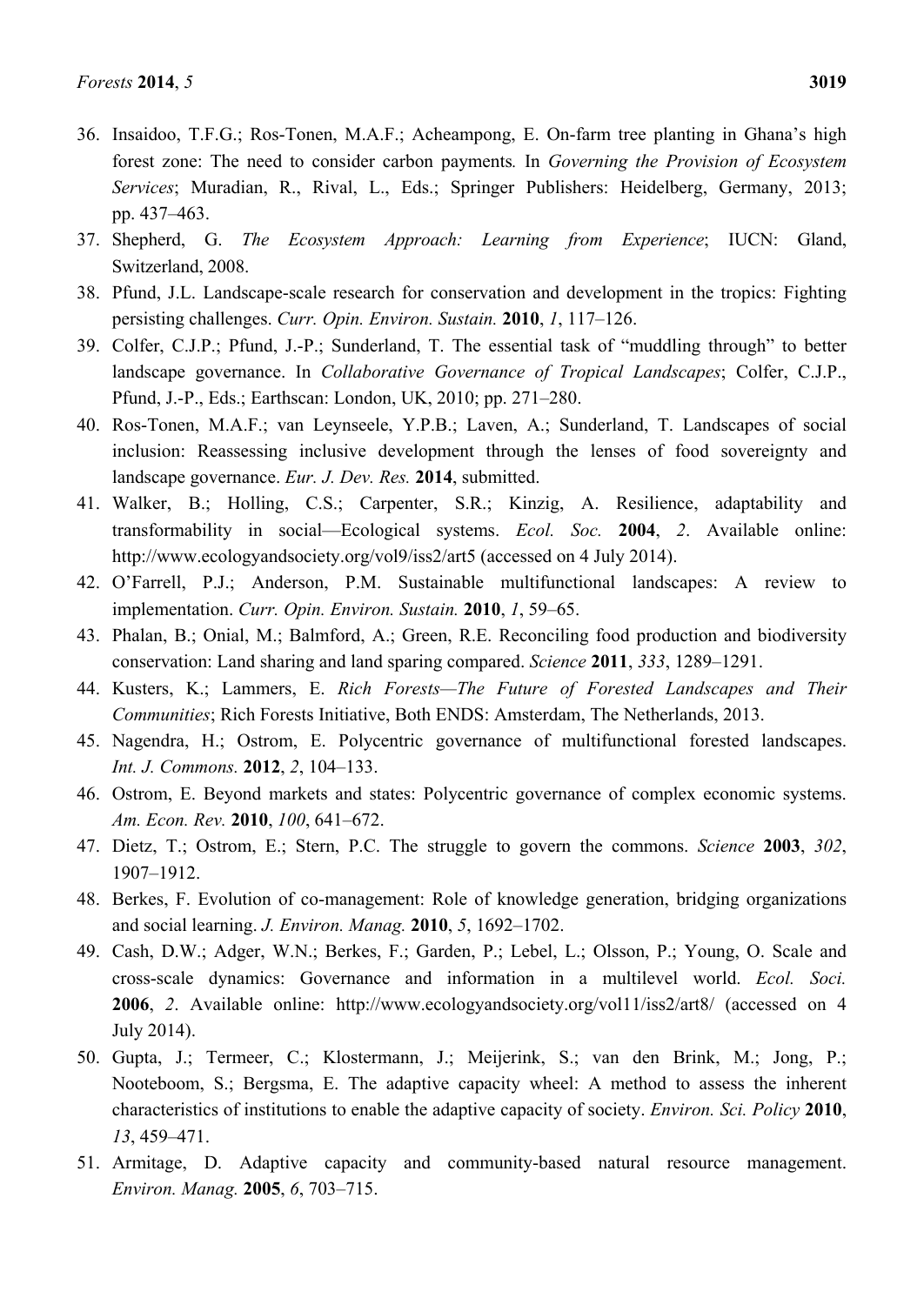- 52. *Navigating Social-Ecological Systems. Building Resilience for Complexity and Change*; Berkes, F., Folke, C., Colding, J., Eds.; Cambridge University Press: Cambridge, UK, 2003.
- 53. Lemos, M.C.; Agrawal, A. Environmental governance. *Annu. Rev. Environ. Resour.* **2006**, *31*, 297–325.
- 54. Folke, C.; Carpenter, S.; Elmqvist, T.; Gunderson, L.; Holling, C.S.; Walker, B. Resilience and sustainable development: Building adaptive capacity in a world of transformations. *AMBIO* **2002**, *5*, 437–440.
- 55. Pretty, J. Social capital and the collective management of resources. *Science* **2003**, *5652*, 1912–1914.
- 56. Pretty, J.; Smith, D. Social capital in biodiversity conservation and management. *Cons. Biol.* **2004**, *3*, 631–638.
- 57. Pretty, J.; Ward, H. Social capital and the environment. *World Dev.* **2001**, *2*, 209–227.
- 58. Hahn, T.; Olsson, P.; Folke, C.; Johansson, K. Trust-building, knowledge generation and organizational innovations: The role of a bridging organization for adaptive co-management of a wetland landscape around Kristianstad, Sweden. *Hum. Ecol.* **2006**, *34*, 573–592.
- 59. Brondizio, E.S.; Ostrom, E.; Young, O.R. Connectivity and the governance of multilevel social- ecological systems: The role of social capital. *Annu. Rev. Environ. Resour.* **2009**, *34*, 253–278.
- 60. Cox, M.; Arnold, G.; Tomás, S.V. A review of design principles for community-based natural resource management. *Ecol. Soc.* **2010**, *4*. Available online: http://www.ecologyandsociety. org/vol15/iss4/art38/ (accessed on 4 July 2014).
- 61. Ostrom, V. Polycentricity (Part 1). In *Polycentricity and Local Public Economics*; McGinnis, M., Ed.; University of Michigan Press: Ann Arbor, MI, USA, 1999; pp. 52–74.
- 62. Fabricius, C.; Folke, C.; Cundill, G.; Schultz, L. Powerless spectators, coping actors, and adaptive co-managers: A synthesis of the role of communities in ecosystem management. *Ecol. Soc.*  **2007**, *1*. Available online: http://www.ecologyandsociety.org/vol15/iss1/art15/ (accessed on 4 July 2014).
- 63. Natcher, D.C.; Davis, S.; Hickey, C.G. Co-management: Managing relationships, not resources. *Hum. Organ.* **2005**, *3*, 240–250.
- 64. FC (Forestry Commission). National Forest Plantation Development Programme (NFPDP): Annual Report 2013. Available online: http://www.fcghana.org/assets/file/Publications/ Forestry\_Issues/National%20Forest%20Plantaion%20Development%20Programme/Annual%20R eports/nfpdp\_annual%20report\_2012.pdf (accessed on 20 October 2014).
- 65. Fumey Nassah, V. Resource Management Support Centre, Kumasi, Ashanti region, Ghana. Personal communication, 2012.
- 66. Winjum, J.K.; Schroeder, P.E. Forest plantations of the world: Their extent, ecological attributes, and carbon storage. *Agric. For. Meteorol.* **1997**, *1*, 153–167.
- 67. Ramachandran Nair, P.K.; Mohan Kumar, B.; Nair, V.D. Agroforestry as a strategy for carbon sequestration. *J. Plant Nutr. Soil Sci.* **2009**, *172*, 10–23.
- 68. Lasco, R.D.; Delfino, R.J.P.; Espaldon, M.L.O. Agroforestry systems: Helping smallholders adapt to climate risks while mitigating climate change. *WIRES Clim. Chang.* **2014**, doi:10.1002/wcc.301.